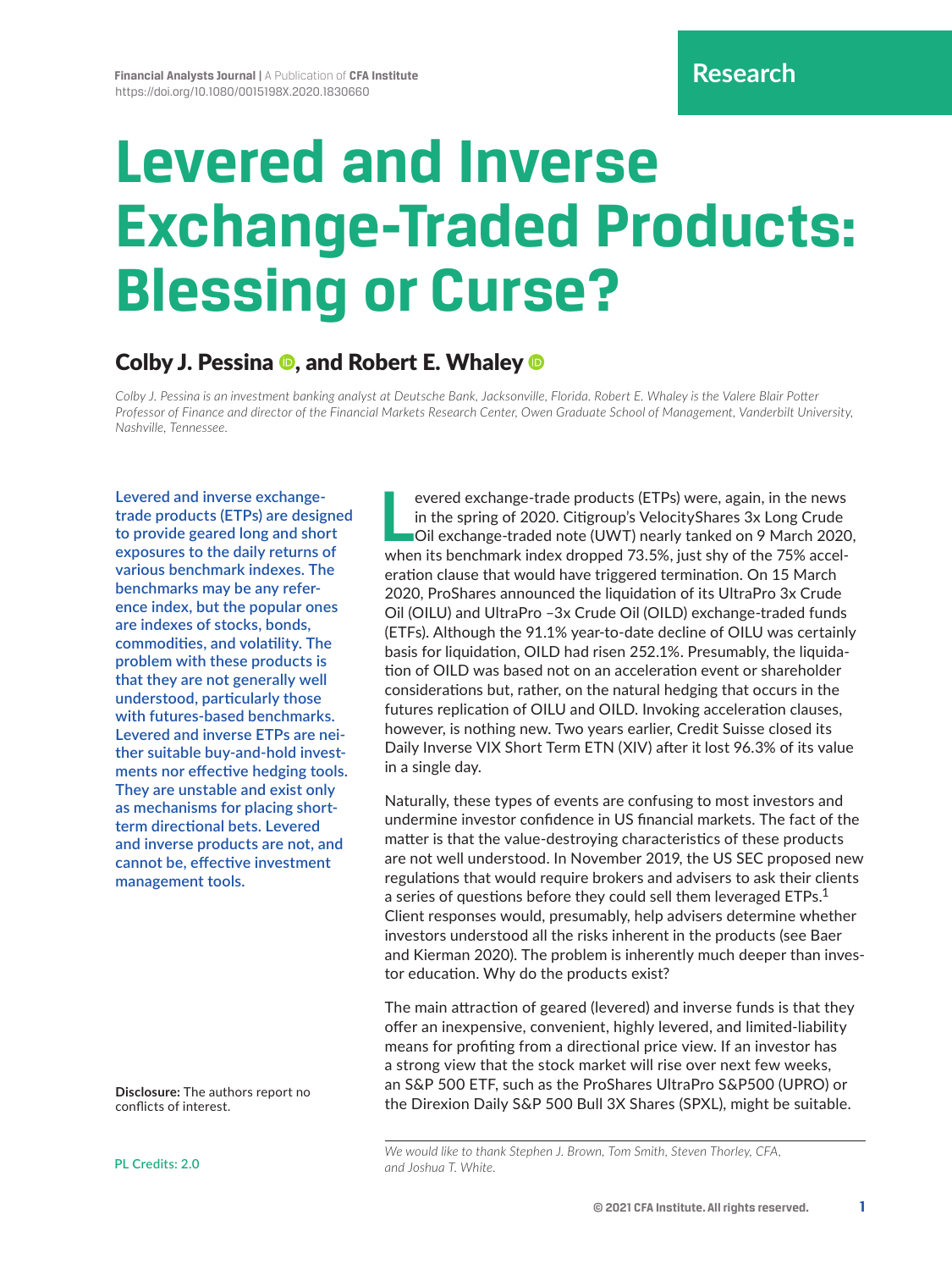Trading costs and barriers to entry are low. Bid–ask spreads on these products are trivial for active ETPs, and commission-free brokerage, with no account minimums, is now the norm.<sup>2</sup> A similar price risk exposure can be obtained in the CME Group's S&P 500 futures market, but trading costs are higher there and entering the market may not be feasible. Retail investors, for example, may not be able to open futures accounts because of account and personal wealth minimums. By buying shares of UPRO or SPXL on margin, however, the retail customer can quickly and cheaply achieve six times leverage on the S&P 500 Index. Similarly, some institutional investors are blocked from the derivatives market. Many US states, for example, limit the use of derivatives by public pension funds. Leveraged and inverse ETPs circumvent the rules. The Tennessee Consolidated Retirement System (TCRS) allows the use of stock index futures, but these vehicles may not be used for purposes of "speculative leveraging" and may not exceed 10% of the market value of the fund's total assets.<sup>3</sup> New York's Common Retirement Fund (CRF) limits the use of index futures to "rebalancing objectives."4 Because leveraged and inverse ETPs are classified as equity securities, rather than derivatives, the risk management rules do not apply.

The most important problem with geared (levered) and inverse funds is that most of them are expected to collapse. The longevity of a levered or inverse ETP depends critically on the expected return and volatility of the fund's benchmark index. Cheng and Madhavan (2009) showed analytically that (1) if the expected return of the benchmark index is positive, inverse and levered inverse funds will eventually fail (i.e., their expected values are zero) and (2) if the expected benchmark return is negative, long and levered long funds will fail. We have extended these results in three important ways.

First, we demonstrate how the expected life of an ETP can be estimated by using Monte Carlo simulation, and we provide actual estimates for many of the most actively traded funds. Our simulation of a 3x natural gas ETF, for example, shows its life can be as few as 63 days and has a median of slightly more than a year (398 days).

Second, Cheng and Madhavan (2009) dismissed the negative expected index returns they found by saying that it "seems unlikely in a long-run equilibrium, but it is included for completeness" (p. 56). This conclusion is understandable. At the time, levered

and inverse funds on commodity and volatility futures indexes were in their infancy. Now, they are among the most popular and the most controversial of such funds. Indeed, the recent fiascos mentioned in the opening paragraph all pertained to levered and inverse ETPs benchmarked to futures indexes. Futures-based indexes assume the idiosyncrasies of the futures contract prices on which they are based. In markets such as crude oil, natural gas, and volatility, long hedging demand generally exceeds short hedging demand. When it does, the futures price must rise to a level high enough for speculators to step in, sell futures to absorb the hedging demand imbalance, and earn a "fair" risk premium. Because the speculator sells the futures, the equilibrium expected futures return must be negative. We show, through simulation, that both highly levered long *and* short funds linked to such futures indexes are expected to fail and that ETPs on such futures indexes are expected to collapse *even if they have no leverage*! 5

Finally, the realized daily ETP return is different from its levered benchmark return for a variety of reasons, including management fees, licensing fees, operating costs, contract indivisibilities, basis risk or slippage, and front running. The difference between the daily return of the ETP and the daily return of the benchmark is called "tracking error" and is useful in assessing the degree to which issuers have achieved their stated investment objectives.

With all this information by way of backdrop, we now focus on the economics, mechanics, and empirics of levered and inverse funds—not because they provide opportunities to invest in new asset classes or manage the risk of investment portfolios in an effective way but, rather, because their inherent instability in volatile markets has led to financial market disarray and rapid-fire fund liquidations. We provide an appraisal of what these funds are intended to do and why and when they can be expected to fail.

# History of Levered and Inverse Funds

The evolution of ETPs in the United States has been fast paced. The first generation of products is characterized by the fact that they hold the securities that constitute the benchmark index. The benchmark may be stocks, bonds, or commodities, such as gold. They are classified as ETFs because their specific holdings are fully transparent on a daily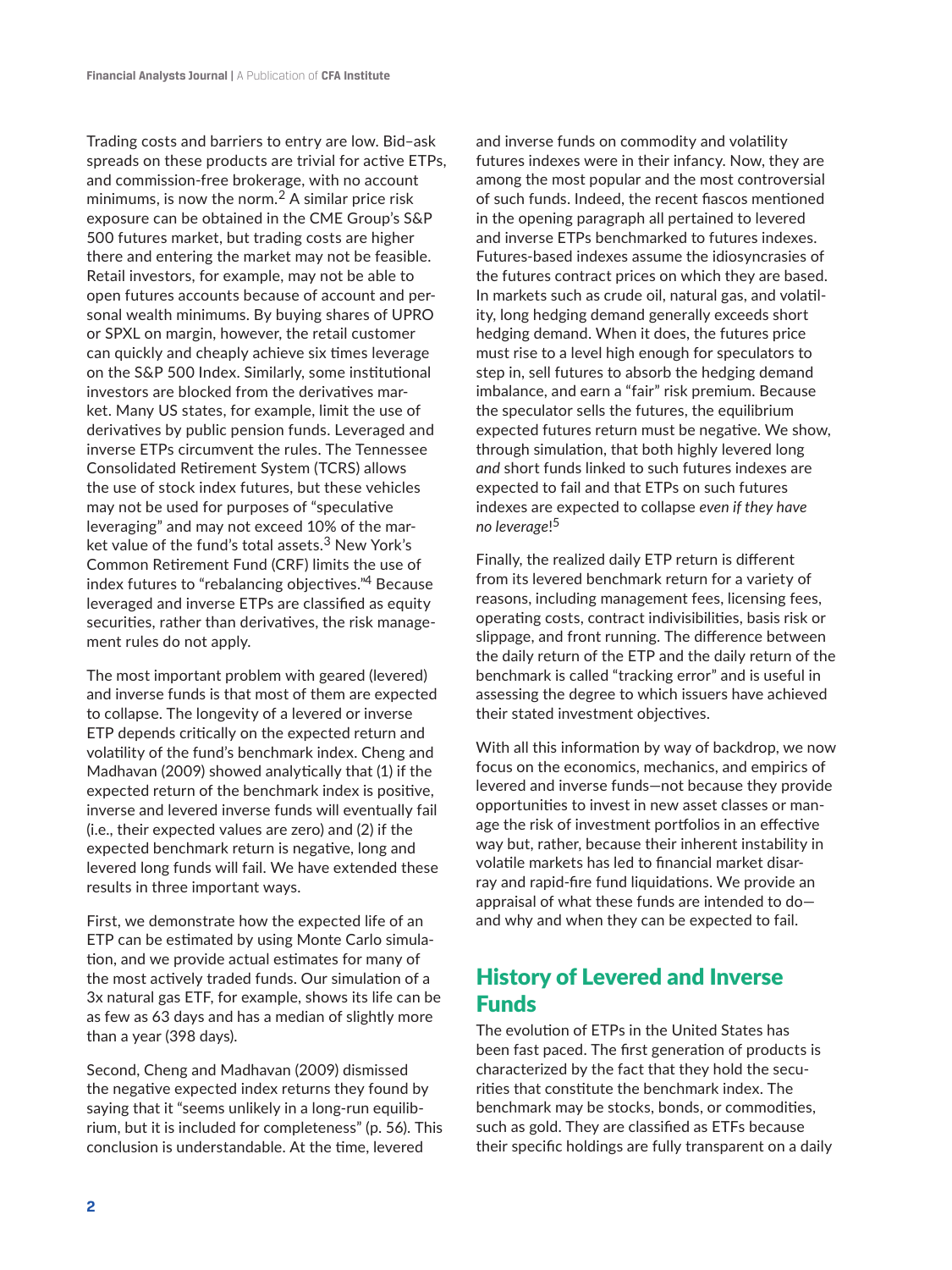basis. The first ETF launched in the United States was SPY, the SPDR S&P 500 ETF Trust, launched in January 1993.

The chief innovation of second-generation ETPs is that they are fully collateralized futures positions. In place of holding portfolios of securities, the fund holds T-bills (i.e., the collateral) and an *equal* notional amount of futures. Many are classified as ETFs because they report their holdings, the T-bills and the specific futures contract positions, each day. USCF's (United States Commodity Funds') US Oil Fund, USO, was the first to appear, in April 2006. It is long a nearby monthly crude oil futures contract. The nearby contract is rolled into the second nearby during the second week of the delivery month. ProShares' VIX (Cboe [Chicago Board Option Exchange] Volatility Index) Short-Term Futures ETF, VIXY, was launched in January 2011 as the first VIX ETF. Barclays was actually the first to launch a VIX ETP. It did so two years earlier, in January 2009. VXX, the iPath Series A S&P 500 VIX Short-Term Futures ETN (exchange-traded note) has a different structure from an ETF. As an ETN, it promises to deliver the return of the S&P 500 VIX Short-Term Futures Index, which is, itself, a fully collateralized VIX futures position. Because of the ETN structure, Barclays does not have to disclose exactly how it replicates the benchmark index. The firm may do the replication in any manner, including managing its risk with other types of volatility positions on its books. The only position that eliminates basis risk, however, is the one that replicates the index holdings—in this case, a dynamically rebalanced portfolio of VIX futures.

The third generation of ETPs are levered and inverse funds. To understand these funds, a single descriptor, *L*x, is needed, where *L* is the leverage ratio (or gear). When  $L = 1$ , the promised fund return is the return of the benchmark itself. Thus, the USO, VIXY, and VXX funds described previously are 1x funds. If the fund is *L* = –1, it is an inverse or short fund and promises a return of –100% that of the benchmark index. Note that neither the 1x nor the –1x funds are levered. Moreover, a –1x fund is fully collateralized. The notional amount of the futures matches the dollar amount of the T-bills; the difference is that instead of buying (going long) the futures, the fund sells (goes short). Leverage applies where the absolute value of *L* is greater than 1. The 2x designation refers to a two-times long fund, and –2x refers to a two-times inverse or short fund, and so on. Note that these funds are undercollateralized. That is, the amount of

the T-bills remains the same. The futures positions in a 2x or –2x fund, however, are twice as large as they were before. Technically, 2x products can be referred to as "levered long funds" and –2x products as "levered short funds." Funds with leverage ratios between –1 and +1 (e.g., 0.5x) are overcollateralized funds; that is, the notional amount of the futures position is less than the dollar amount of the T-bills.

ProShares was the pioneer in the levered and inverse product space. In June 2006, it launched collateralized futures ETFs with 2x leverage and –1x inverse ratios on several major US stock indexes, including the S&P 500, the Nasdaq 100 Index, the Dow 30 Index, and the S&P 400 Index. In July 2006, ProShares followed up with –2x ETFs on the S&P 500 and Dow 30, and two days later, with –2x ETFs on the QQQ and S&P 400. The first challenger to ProShares' dominance in the levered equity ETF space was Direxion. In November 2008, it launched 3x and –3x ETFs on the S&P 500, the Russell 2000 Index, and certain sector indexes.

ProShares was also the first mover in the levered and inverse bond space. In April 2008, it launched –2x ETFs on Barclays' US 20+ Year Treasury Bond Index and Barclays' US 7–10 Year Treasury Bond Index. Direxion followed suit in April 2009 with 3x and –3x ETFs on the same bond indexes. Following a series of business acquisitions, those benchmark indexes are now named the ICE US Treasury 20+ Year and 7–10 Year Bond Indexes.

In the commodity space, the major players are ProShares (with ETFs) and Credit Suisse (with ETNs). Here, most of the trading volume is in the levered and inverse products on crude oil and natural gas. For crude oil products, ProShares launched 2x and –2x ETFs in November 2008 and Credit Suisse launched 3x and –3x ETNs in February 2012. Curiously, the Credit Suisse ETNs were delisted in December 2016, and Citibank filled the void almost immediately with identical product structures. For natural gas products, ProShares launched 2x and –2x ETFs in November 2011, and Credit Suisse launched 3x and –3x ETNs in February 2012.

Finally, in the volatility space, the two major players are, in descending order of assets under management, Credit Suisse and Barclays. Credit Suisse was the first mover, with the controversial TVIX 2x ETN in November 2010. The firm introduced the equally controversial XIV ( $-1x$ ) ETN at the same time.<sup>6</sup> ProShares launched the ETF counterparts, UVXY and SVXY, in October 2011.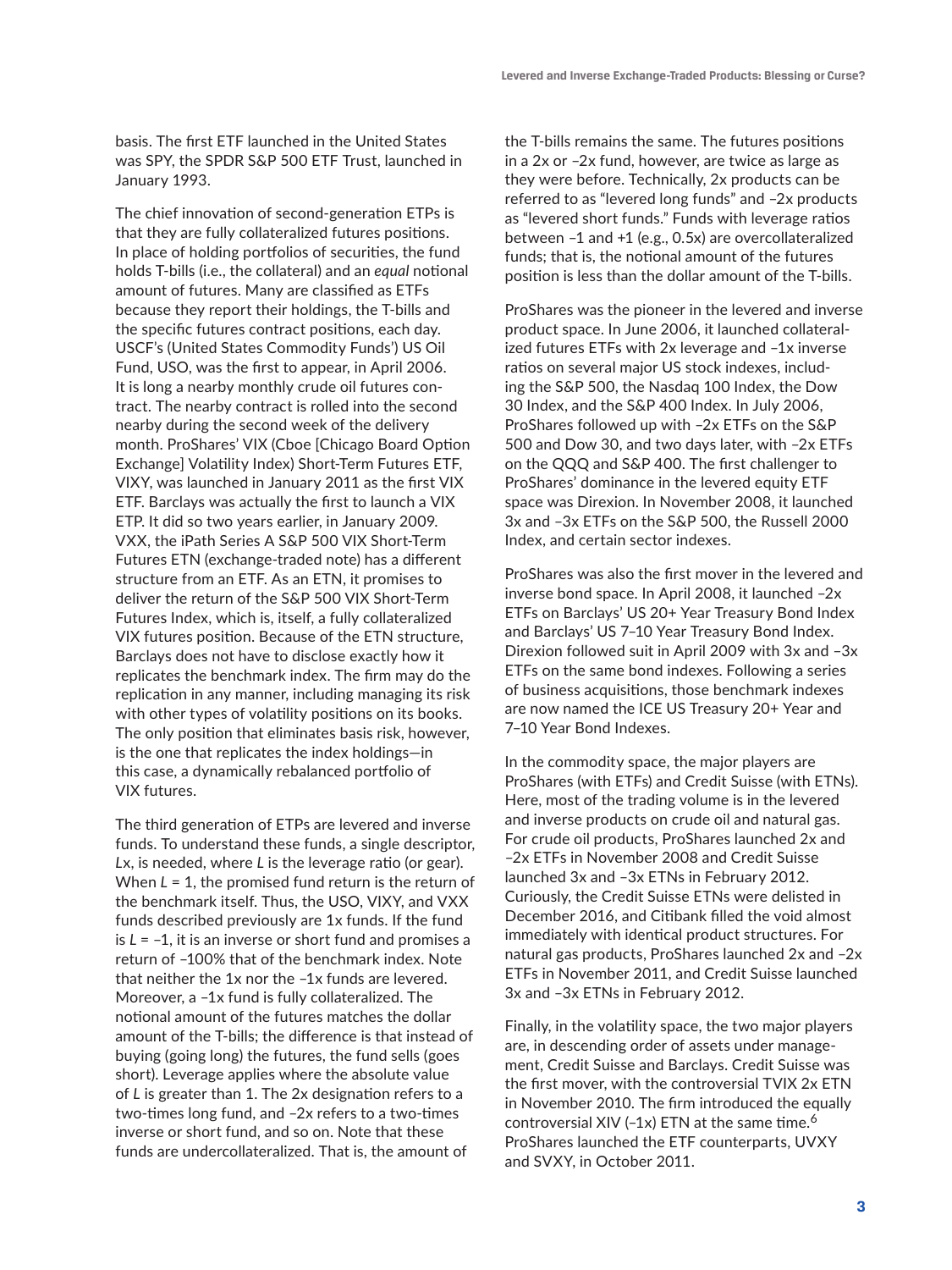# Current Products

To provide an understanding of the scope of the ETP market in the United States, we turned to ETFdb. com to identify a complete listing of active funds as of 13 March 2020. **Table 1** provides a summary by issuer. Many things stand out. First, currently 2,330 ETPs are listed on US stock exchanges, with total assets under management (AUM) of \$4,231.6 billion. Second, BlackRock (iShares), Vanguard, and State

Street account for 25.2% of the number of issues and 80.9% of the AUM—dominant market positions to say the least. Third, none of the top three issuers has issued levered and inverse funds. Neither has Charles Schwab, First Trust, VanEck, nor WisdomTree. Presumably, these ETP industry leaders made early business decisions to avoid levered and inverse products because of their complexity and propensity to provide surprising investor outcomes.

#### Fund Position Issuer All Funds Levered and Inverse Funds No. of Issues AUM (\$) Percent of Total No. of Issues AUM (\$) Issues \$ AUM Issues \$ AUM Percent of Total 1 iShares 368 1,640,157,916,000 15.8% 38.8% 2 Vanguard 80 1,121,965,492,600 3.4 26.5 3 State Street SPDR 140 661,112,371,900 6.0 15.6 4 Invesco 219 214,569,456,300 9.4 5.1 1 37,027,100 0.4% 0.1% 5 Charles Schwab 25 155,923,124,100 1.1 3.7 6 First Trust 150 83,892,827,500 6.4 2.0 7 VanEck 55 41,983,292,900 2.4 1.0 8 WisdomTree 77 35,742,604,900 3.3 0.8 9 ProShares 140 33,611,387,700 6.0 0.8 108 24,107,533,200 39.0 47.6 10 J.P. Morgan 34 32,138,565,600 1.5 0.8 11 PIMCO 16 23,961,158,400 0.7 0.6 12 Goldman Sachs 22 17,362,803,700 0.9 0.4 1 1,291,261,200 0.4 2.6 13 Fidelity 29 16,466,728,900 1.2 0.4 14 DWS 37 15,156,061,000 1.6 0.4 4 167,794,600 1.4 0.3 15 FlexShares 29 14,311,807,600 1.2 0.3 16 Direxion 97 13,010,648,400 4.2 0.3 80 12,467,279,500 28.9 24.6 17 Global X 69 10,042,180,900 3.0 0.2 18 ALPS 16 8,425,033,600 0.7 0.2 19 Credit Suisse 20 5,765,620,500 0.9 0.1 14 5,635,376,000 5.1 11.1 20 Pacer Financial 22 5,755,511,400 0.9 0.1 i voli di sebagai di sebagai di sebagai di sebagai di sebagai di sebagai di sebagai di sebagai di sebagai di s 140 Armor Index 1 1,802,700 0.0 0.0 Total 2,330 4,231,618,595,600 100.0% 100.0% 277 50,630,294,000 100.0% 100.0%

#### **Table 1. ETPs by Issuer**

*Source***:** ETFdb.com.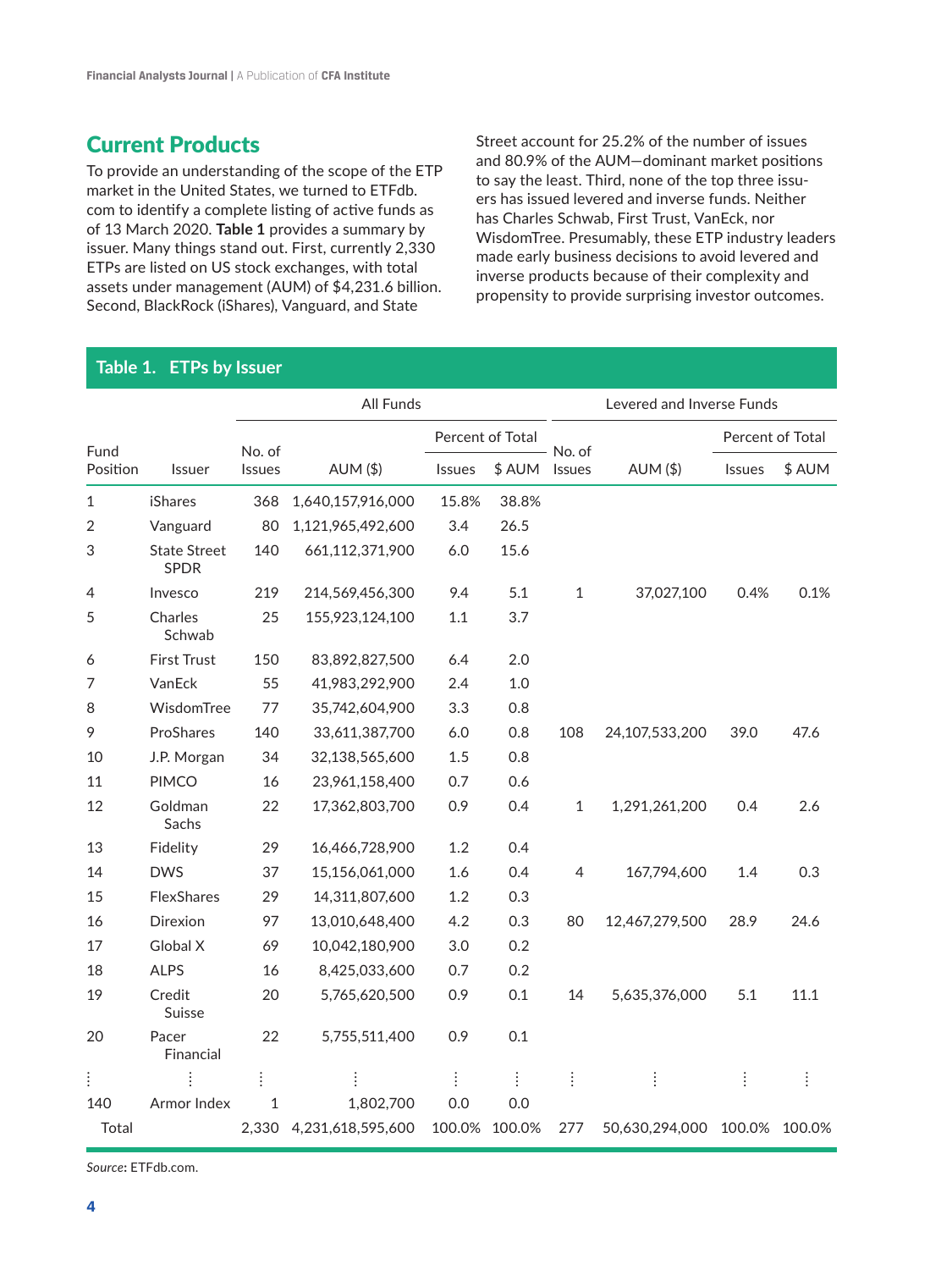Fourth, of the 2,330 ETPs, 277 (or 11.9% of total ETPs) are levered and inverse funds. They account for only 1.2% of total AUM. However, although the percentage of total AUM may seem small, the ability of this segment to generate revenue is formidable. With the total AUM for levered and inverse funds at \$50.6 billion and a typical expense ratio of about 100 basis points (bps), total revenue is on the order of \$506 million a year.

**Table 2** slices the levered and inverse ETP data another way—by asset class. By far, the largest single category, with AUM of \$42 billion, is equities; it is about 83% of the total. Apparently, investors relish the opportunity to lever long and short stock market risk exposures. The bets are clearly short term because Table 2 shows the turnover rate is 16.9%, meaning the shares turn over every six days or so. Commodities and volatility products are next largest by AUM, with market shares of 6.1% and 5.0%, respectively. Here, the turnover rates are even higher—51.3% and 114.1%, respectively. Indeed, the volatility products are being day-traded. Their holding period (i.e., the inverse of the turnover rate) is 0.88—less than a day! The top three asset classes in Table 2 account for nearly 95% of AUM, and shortterm betting is the primary trading motive.

# Expected Levered and Inverse Fund Performance

The performance of levered and inverse funds can be addressed in two ways—as expected performance and as actual performance. We turn first to expected fund performance, and we do so in an environment

of no management fees, operating expenses, and the like. We are examining only an index and the levered and inverse products benchmarked to that index. The two key elements in this discussion are the expected benchmark return and the compounding mechanics associated with leveraging.

**Expected Benchmark Returns.** Cheng and Madhavan (2009) derived two important results regarding levered and inverse funds that are relevant to this study. Under standard assumptions regarding asset price movements, they showed that (1) if the expected return on the benchmark index is positive, the long-run value of an inverse or levered inverse fund is zero and (2) if the expected return on the benchmark index is negative, the long-run value of leveraged long funds is zero. Cheng and Madhavan downplayed the importance of the second result because the levered and inverse funds that existed in 2009 were almost exclusively based largely on security indexes. The only futures-based products were ProShares 2x and –2x crude oil ETFs, and they were not launched until November 2008. With the focus on the Cheng and Madhavan security indexes, long-run equilibrium index returns are commonly expected to be positive. Indeed, the Sharpe (1964)– Lintner (1965) capital asset pricing model (CAPM) states that the expected return of a risky security should exceed the risk-free rate. Security indexes, such as the S&P 500, Russell 2000, and ICE US Treasury Bond 20+ Year Index, satisfy this criterion. We call these markets "carry markets" because active arbitrage activity occurs between the security market and the futures market. In the absence of costless arbitrage opportunities, the futures price will

#### **Table 2. Levered and Inverse ETPs by Asset Class**

| <b>Asset Class</b> | No. of<br><b>ETPs</b> | <b>Total AUM</b> | Percent<br>of AUM | Average Dollar<br>Volume | Turnover |
|--------------------|-----------------------|------------------|-------------------|--------------------------|----------|
| Equity             | 191                   | 42.115.083.000   | 83.2%             | 7.133.238.098            | 16.9%    |
| Commodity          | 26                    | 3,106,084,200    | 6.1               | 1,591,937,806            | 51.3     |
| Volatility         | 5                     | 2.513.256.300    | 5.0               | 2,866,578,888            | 114.1    |
| Bond               | 22                    | 1,524,422,600    | 3.0               | 153,728,289              | 10.1     |
| Real estate        | 9                     | 866.891.600      | 1.7               | 13,355,573               | 1.5      |
| Multiasset         | $\overline{4}$        | 285,840,600      | 0.6               | 3,679,366                | 1.3      |
| Currency           | 19                    | 214,679,300      | 0.4               | 4,419,779                | 2.1      |
| Alternatives       | 1                     | 4.036.400        | 0.0               | 48.395                   | 1.2      |
| Total              | 277                   | 50.630.294.000   | 100.0%            |                          |          |
|                    |                       |                  |                   |                          |          |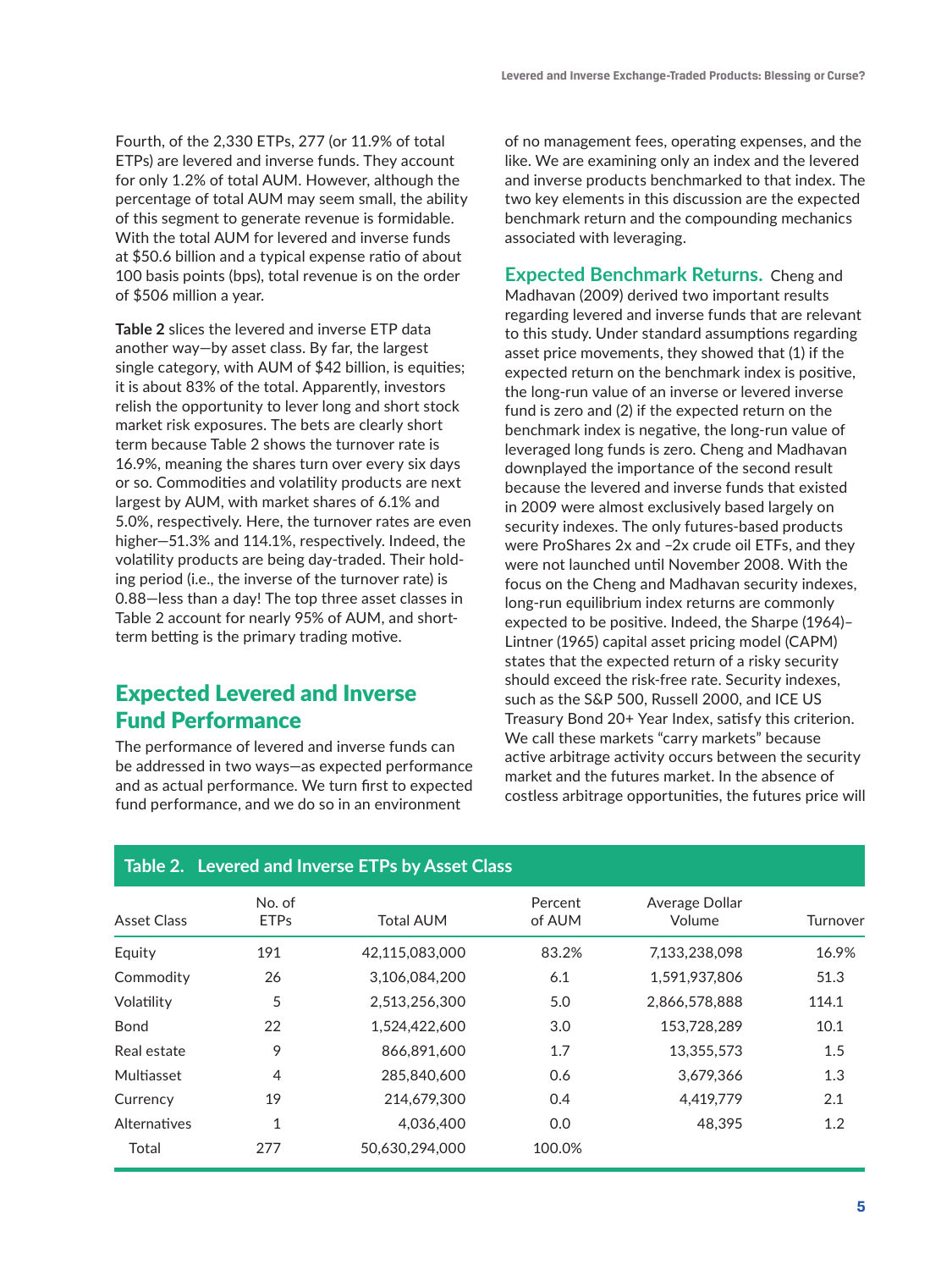be at full carry and reflect the difference between the risk-free interest rate and the income rate on the underlying security. The futures market is critical to providing the necessary gearing of the levered and inverse funds.<sup>7</sup>

The reality is, of course, that levered and inverse commodity and volatility funds have gained a strong toehold. For the benchmark indexes, longrun equilibrium returns are determined not by the CAPM relationship but by an equilibrium established between hedgers and speculators in the relevant futures market. The key economic framework is that of Keynes (1930). He argued that in commodity futures markets, the price relationship between the futures and the underlying security/commodity is not actively arbitraged as it is for stocks and bonds. These "noncarry" markets exist because the cost of delivering the underlying asset is high and effective short selling is difficult if not impossible. Without active arbitrage, the futures price curve becomes a series of market-clearing futures prices at the various contract expirations. Keynes's model involves three sets of traders: Short hedgers are those who sell futures to hedge price risk. For example, consider a farmer who, as a matter of routine, hedges the crop he seeds in the spring by selling fall wheat futures to lock in the price at which he can sell his crop at harvest. On the other side of the trade may be a long hedger who buys futures to lock in the price at which it can buy wheat—a breakfast cereal producer, perhaps, which has locked in short-term sales contracts to grocers. In this example, short-hedging demand is larger than long-hedging demand. What happens? Speculators step in to pick up the imbalance—but they wait until the futures price falls below the expected spot price at the futures expiration date. In this example, the expected return of the futures contract over its life is positive. Keynes calls this futures market equilibrium "normal backwardation," a condition common to agricultural futures markets because short-hedging demand exceeds long-hedging demand.

The markets for crude oil, heating oil, and VIX futures typically display an opposite condition called "contango." In these markets, short-term futures prices are usually higher than expected spot prices because long-hedging demand exceeds shorthedging demand. Speculators step in only when the futures price rises high enough that they can earn a fair premium by selling the futures. In the crude oil market, the buying demand comes largely from airlines, which need to hedge the cost of fuel

because their ticket sales have locked in revenue. In the natural gas market, the largest buyers are power companies, which need to hedge input costs in the production and sale of electricity. In the volatility market, the largest buyers are stock portfolio managers, who want to hedge tail risk. In all cases, the typical futures price curve is steeply upward sloping in the short term. Speculators sell—but at prices above the expected future spot price. The difference between the futures price and the expected spot price is the speculator's *risk premium*. In equilibrium, futures returns are expected to be negative to compensate the speculator for bearing risk.

**Return Compounding Mechanics.** The *compounding effect* arises because the holding-period return actually delivered or the compounded daily levered return (i.e., *CLR* in Equation 1) is different from what is expected or the levered compounded return (i.e., *LCR* in Equation 1); that is,

$$
CLR = \prod_{t=1}^{T} (1 + LR_t) - 1
$$
  
\n
$$
\neq L \left[ \prod_{t=1}^{T} (1 + R_t) - 1 \right]
$$
  
\n
$$
= LCR,
$$
\n(1)

where *L* is the leverage ratio,  $R^{\phantom{\dagger}}_t$  is the daily benchmark index return on day *t*, and *T* is the holding period expressed in number of days. This relationship is confusing to retail investors, and justifiably so. Consider the following scenario. An investor buys a  $-2x$  fund and plans to hold it for two days (i.e.,  $L = 2$ and  $T = 2$ ). The benchmark return ends up being 5% on Day 1 and –5% on Day 2. Thus, the two-day benchmark return is –0.25%. The investor, however, expected the return of the –2x fund to be 0.50%. The reality is, of course, that the two-day fund return is –1.00%. The investor not only receives 1.50 percentage points less than expected but also finds the two-day return to be of the opposite sign! The *only* instances in which the two sides of the equation are equal is when the holding period is a single day,  $T = 1$ , or the leverage ratio is one,  $L = 1$ .

Equation 1 is also the basis for concluding that levered and inverse ETPs are *not* effective hedging instruments for any holding period greater than one day. The reason is obvious: To be an effective hedge over a *T*-day hedging interval, the hedge return needs to be equal to *LCR*. If a university endowment holds US stock index funds as its equity allocation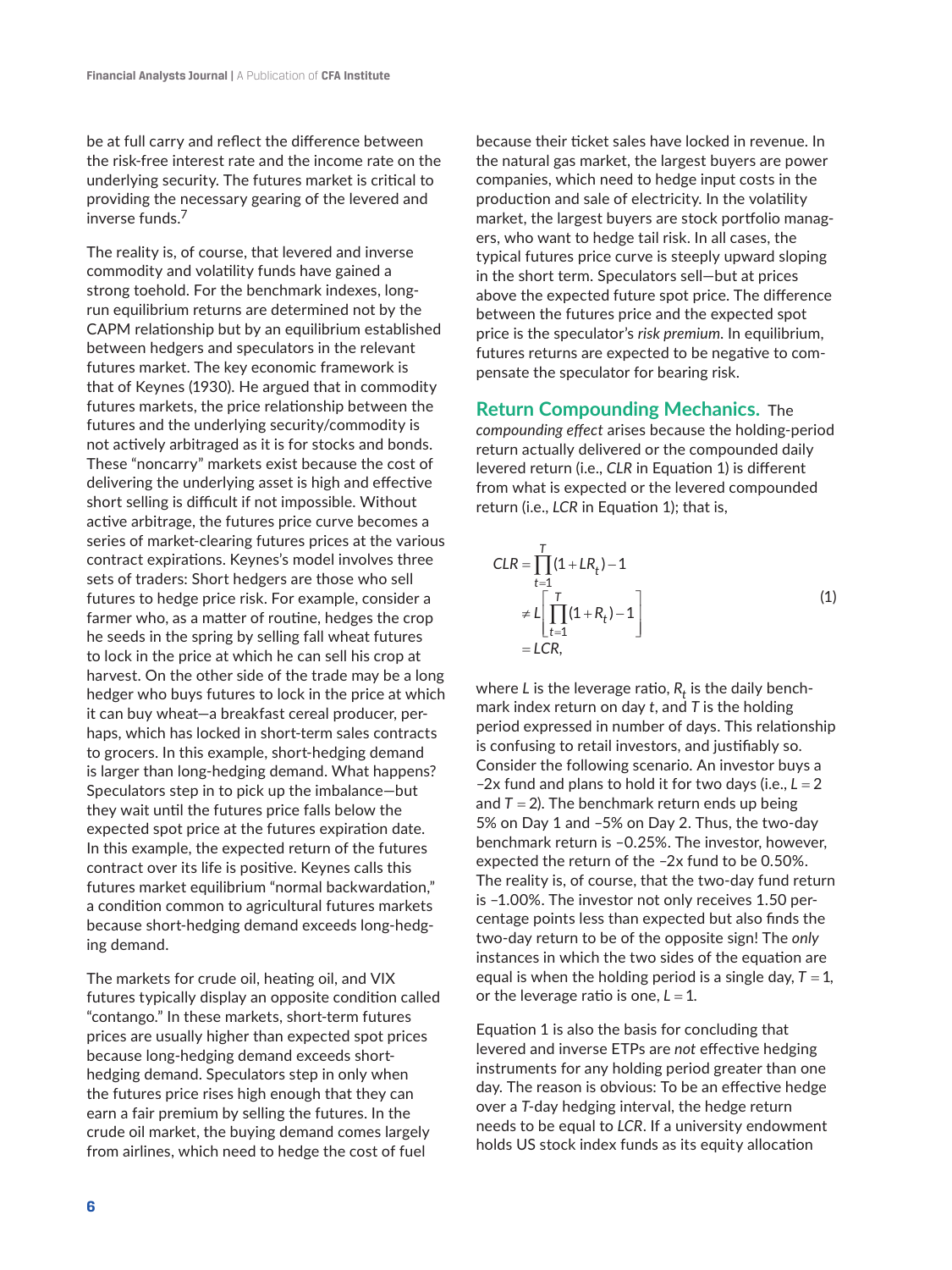and wants to hedge stock market risk temporarily perhaps, as the ramifications of the Covid-19 virus become more fully understood—selling S&P 500 futures offers an effective one-to-one passive hedge. Ideally, an inverse S&P 500 ETF should do the same thing, but it does not. The *CLR* is unpredictably different from the needed hedge return, and the difference widens the longer the holding period and the greater the stock market volatility. Of course, the inverse ETF hedge could be rebalanced dynamically in such a way that it would be effective, but that step defeats the purpose. Rebalancing costs would be prohibitive. The only (uninteresting) case in which the levered ETP is an effective passive hedge over more than one day is when the investor is hedging a position that is equal and opposite to the proposed hedge in a separate trading account.

To develop a clear understanding of the practical implications of the performance of the levered and inverse products, consider modeling the problem numerically in a Monte Carlo simulation. Monte Carlo simulation is an underused analysis tool that is ideal for application in contexts such as this one. It allows one to consider thousands of possible paths that the benchmark index might take, rather than just *one* path (i.e., the one that has been realized historically) over the life of a fund. So, we present the Monte Carlo simulation we carried out. We assumed that log returns are normally distributed with mean  $\mu$  and standard deviation σ. We used daily data from the period 20 December 2005 through 13 March 2020 to estimate these parameters for six benchmark indexes. We used a common sample period for all indexes so that realized returns/volatilities could be compared on an apples-to-apples basis. The newest index we used is the S&P 500 VIX Short-Term Futures Index, which began reporting on 20 December 2005. The index-level data were downloaded from Bloomberg.

**Table 3** provides the results of this analysis for the first three indexes we considered—total-return cash indexes in carry markets. SPX and RTY are equity indexes and correspond to the total returns of the S&P 500 and Russell 2000, respectively. IDCOT20T is a bond index and corresponds to the total return of the ICE US Treasury 20+ Year Bond Index. In equilibrium, the carry indexes should have positive expected returns; that is, over long histories, they should have positive realized returns. The daily returns for our 14½-year sample period confirm this expectation. As Table 3 indicates, SPX (Panel A) grew at a compound annual growth rate (CAGR) of

7.87% with an annualized volatility of 19.59%. The CAGR for RTY (Panel B) is lower with a higher return volatility, and the CAGR and volatility for IDCOT20T (Panel C) are similar to the data for SPX.

The second three indexes we considered are excessreturn futures indexes in noncarry markets. The crude oil index, SPGSCLP, is created from the returns of the nearby monthly crude oil futures contract.<sup>8</sup> As time passes, the contract approaches its delivery date. On the fifth day of the delivery month, the index begins a five-day roll period. On the first day of the roll period, 20% of the nearby contract is replaced with the second nearby contract, 20% on the second day, and so on, over the remaining three days.

The natural gas index, SPGSNGP, is created in the same manner from the returns of the nearby monthly natural gas futures contract.

The VIX futures index, the S&P 500 VIX Short-Term Futures Index (SPVXSP), is based on the returns of the two nearby VIX futures and is rebalanced each day to maintain a constant one month to expiration. Each day, a proportion of the nearby futures contract is sold and replaced with the second nearby futures.<sup>9</sup>

All three index constructions represent long shortterm futures contracts and are, therefore, vulnerable to the effects of contango. In equilibrium, such noncarry markets have negative expected returns. Over long histories, we would expect to see negative realized returns—which is exactly what we do see over our 14½-year sample period. **Table 4**, Panel A, reports that the crude oil index, SPGSCLP, produced a CAGR of –15.51% with an annualized volatility of 36.58%, the natural gas index, SPGSNGP, produced an even worse CAGR with greater volatility, and the volatility index, SPVXSP, produced the worst growth rate and highest volatility.

Each panel in Table 3 and Table 4 contains the simulation results of a single benchmark security index. A simulation run was 5,040 trading days (20 years) in length. We generated daily index levels from the historical CAGR and volatility in the top row of each panel. Then, based on these index levels, we computed daily holding-period returns. The daily holdingperiod returns, in turn, were used to compute the daily returns of the various levered products. We considered six levered products with integer values ranging from –3 to +3. In each run, the product's life ended on the day the fund's value fell below 5% of its initial level.<sup>10</sup> We used 10,000 simulation runs.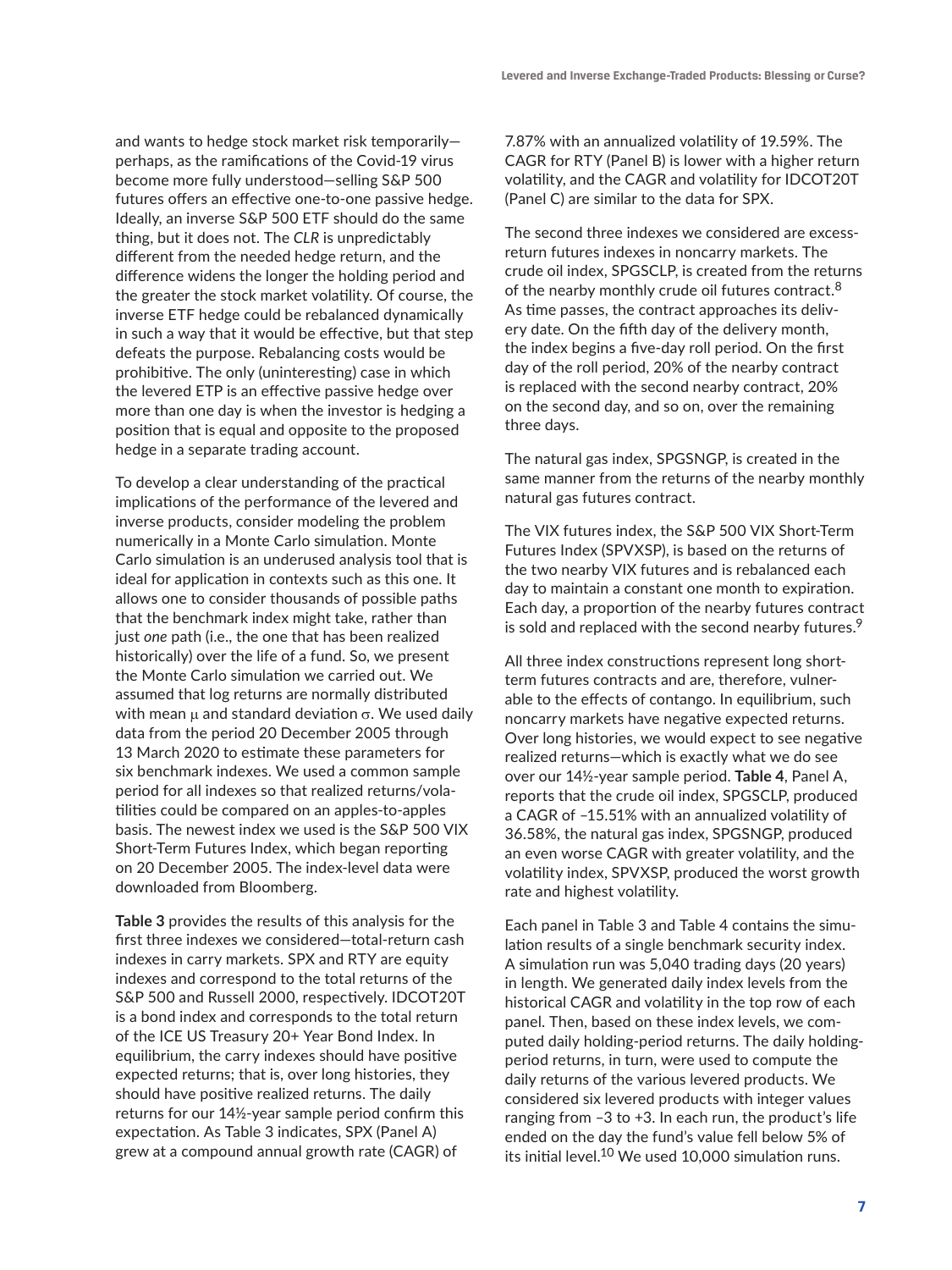|                                           | <i>.</i><br><b>Security Indexes</b>                |         |         |         |                |                |         |
|-------------------------------------------|----------------------------------------------------|---------|---------|---------|----------------|----------------|---------|
|                                           |                                                    |         |         |         | Leverage Ratio |                |         |
| Measure                                   |                                                    | $-3$    | $-2$    | $-1$    | $1\,$          | $\overline{2}$ | 3       |
| A. SPX: CAGR = 7.87%, volatility = 19.59% |                                                    |         |         |         |                |                |         |
| Life in days                              | Min.                                               | 439     | 915     | 2,444   | 5,040          | 2,597          | 853     |
|                                           | Med.                                               | 1,644   | 2,795   | 5,040   | 5,040          | 5,040          | 5,040   |
|                                           | Prob.<br>< 20 years (%)                            | 99.7    | 93.8    | 24.6    | 0.0            | 0.5            | 7.6     |
| $CLR$ $(\%)$                              | Min.                                               | $-43.0$ | $-30.9$ | $-16.7$ | $-19.1$        | $-34.8$        | $-47.8$ |
|                                           | Med.                                               | $-4.2$  | $-2.5$  | $-1.1$  | 0.8            | 1.3            | $1.4\,$ |
|                                           | Max.                                               | 83.7    | 50.6    | 23.0    | 19.4           | 41.9           | 68.1    |
| $LCR - CLR$ (%)                           | Min.                                               | $-26.5$ | $-12.5$ | $-3.9$  | 0.0            | $-3.3$         | $-10.1$ |
|                                           | Med.                                               | 0.8     | 0.4     | 0.1     | 0.0            | 0.1            | 0.4     |
|                                           | Max.                                               | 3.7     | 1.9     | 0.6     | 0.0            | 0.7            | 2.1     |
| $Prob(CLR \times LCR < 0)$ (%)            |                                                    | 4.4     | 3.2     | 1.5     | 0.0            | $1.0$          | 1.9     |
| B. RTY: CAGR = 5.70%, volatility = 24.53% |                                                    |         |         |         |                |                |         |
| Life in days                              | Min.                                               | 285     | 521     | 2,160   | 5,040          | 2,056          | 659     |
|                                           | Median                                             | 1,460   | 2,633   | 5,040   | 5,040          | 5,040          | 5,040   |
|                                           | Prob.<br>< 20 years (%)                            | 99.7    | 94.6    | 32.3    | 0.0            | 8.0            | 39.1    |
| $CLR$ $(\%)$                              | Min.                                               | $-47.7$ | $-34.7$ | $-18.9$ | $-25.1$        | $-44.5$        | $-59.2$ |
|                                           | Med.                                               | $-4.1$  | $-2.3$  | $-0.9$  | 0.4            | 0.3            | $-0.3$  |
|                                           | Max.                                               | 126.3   | 73.8    | 32.4    | 22.7           | 49.6           | 81.6    |
| $LCR - CLR$ (%)                           | Min.                                               | $-50.8$ | $-23.5$ | $-7.3$  | 0.0            | $-5.8$         | $-16.2$ |
|                                           | Med.                                               | 1.3     | 0.6     | 0.2     | 0.0            | 0.2            | 0.6     |
|                                           | Max.                                               | 6.8     | 3.4     | 1.1     | 0.0            | 1.1            | 3.2     |
| $Prob(CLR \times LCR < 0)$ (%)            |                                                    | 6.3     | 4.9     | 2.9     | 0.0            | 0.9            | 3.4     |
|                                           | C. IDCOT20T: CAGR: = 7.69%, volatility = $14.11\%$ |         |         |         |                |                |         |
| Life in days                              | Min.                                               | 657     | 1,275   | 3,604   | 5,040          | 5,040          | 4,995   |
|                                           | Med.                                               | 2,218   | 3,652   | 5,040   | 5,040          | 5,040          | 5,040   |
|                                           | Prob.<br>< 20 years (%)                            | 98.7    | 85.8    | 5.8     | 0.0            | 0.0            | 0.3     |
| $CLR$ $(\%)$                              | Min.                                               | $-32.1$ | $-22.6$ | $-11.9$ | $-12.2$        | $-23.0$        | $-32.8$ |
|                                           | Med.                                               | $-2.6$  | $-1.6$  | $-0.7$  | 0.5            | 0.9            | 1.2     |
|                                           | Max.                                               | 45.3    | 28.6    | 13.5    | 13.3           | 28.0           | 44.4    |
| $LCR - CLR$ (%)                           | Min.                                               | $-8.8$  | $-4.3$  | $-1.4$  | 0.0            | $-1.5$         | $-4.6$  |
|                                           | Med.                                               | 0.4     | 0.2     | 0.1     | 0.0            | 0.1            | $0.2\,$ |
|                                           | Max.                                               | 1.8     | 0.9     | 0.3     | 0.0            | 0.3            | 0.9     |
| $Prob(CLR \times LCR < 0)$ (%)            |                                                    | 3.2     | 2.4     | 1.7     | 0.0            | 0.4            | $1.4$   |

# **Table 3. Simulation of Life in Days for Levered and Inverse ETPs on Three Popular**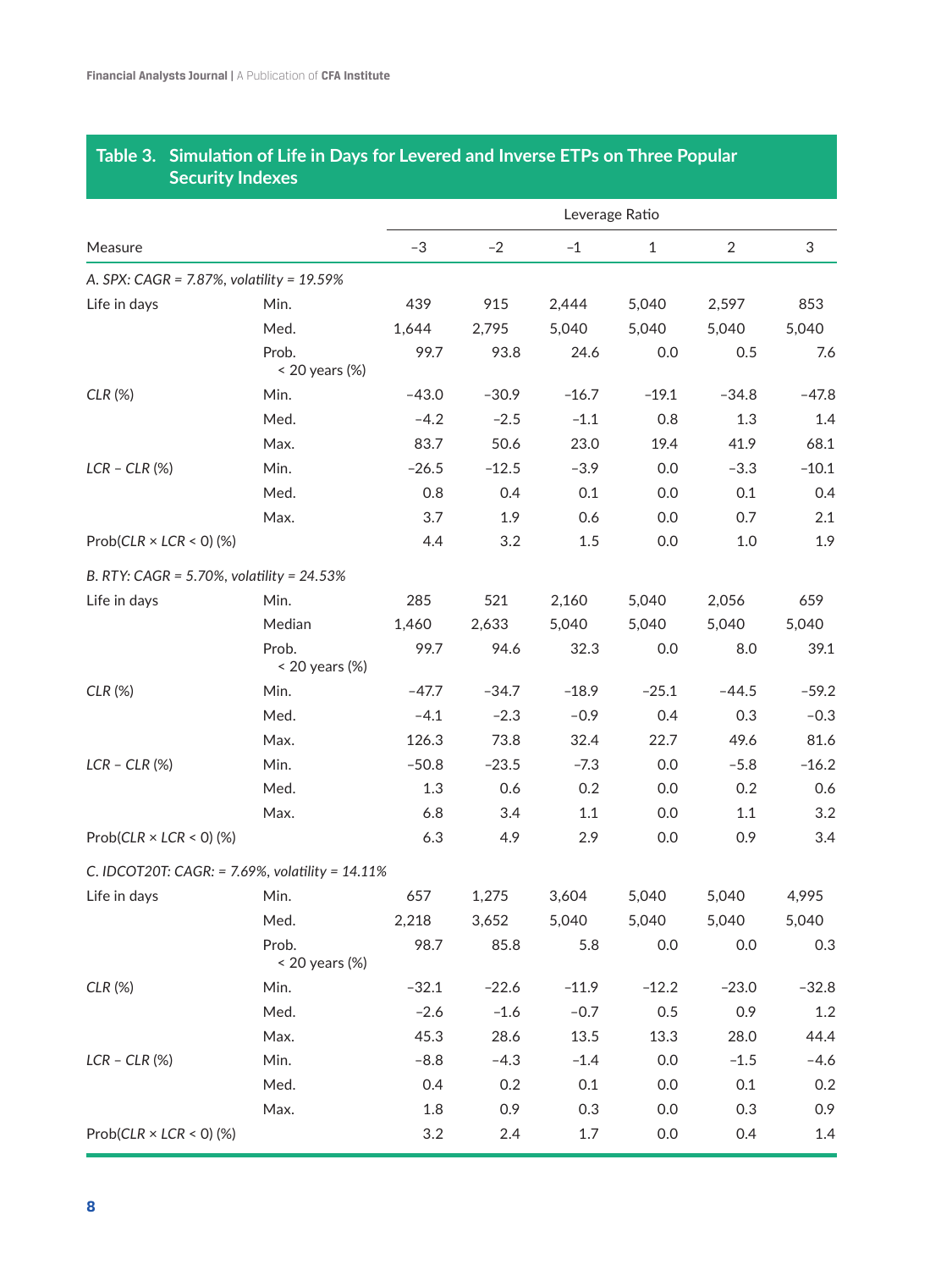|                                                                   |                         |          |          | Leverage Ratio |              |                |          |
|-------------------------------------------------------------------|-------------------------|----------|----------|----------------|--------------|----------------|----------|
| Measure                                                           |                         | $-3$     | $-2$     | $-1$           | $\mathbf{1}$ | $\overline{2}$ | 3        |
| A. SPGSCLP (crude oil): CAGR = -15.51%, volatility = 36.58%       |                         |          |          |                |              |                |          |
| Life in days                                                      | Min.                    | 168      | 459      | 2,848          | 1,038        | 280            | 123      |
|                                                                   | Med.                    | 2,698    | 5,040    | 5,040          | 4,411        | 1,635          | 859      |
|                                                                   | Prob.<br>< 20 years (%) | 87.7     | 49.7     | 2.9            | 66.8         | 98.7           | 100.0    |
| $CLR$ $(\%)$                                                      | Min.                    | $-67.9$  | $-52.4$  | $-30.6$        | $-30.8$      | $-52.9$        | $-68.5$  |
|                                                                   | Med.                    | $-1.7$   | $-0.1$   | 0.4            | $-1.6$       | $-4.1$         | $-7.4$   |
|                                                                   | Max.                    | 178.8    | 100.6    | 42.6           | 42.2         | 99.9           | 177.8    |
| $LCR - CLR$ (%)                                                   | Min.                    | $-86.3$  | $-38.9$  | $-11.7$        | 0.0          | $-15.4$        | $-51.1$  |
|                                                                   | Med.                    | 3.0      | 1.5      | 0.5            | 0.0          | 0.5            | 1.5      |
|                                                                   | Max.                    | 12.7     | 6.2      | 2.0            | 0.0          | 2.1            | 6.4      |
| $Prob(CLR \times LCR < 0)$ (%)                                    |                         | 8.4      | 6.1      | 4.1            | 0.0          | 1.8            | 3.4      |
| B. SPGSNGP (natural gas): $CAGR = -35.94\%$ , volatility = 44.90% |                         |          |          |                |              |                |          |
| Life in days                                                      | Min.                    | 326      | 1,155    | 5,040          | 389          | 157            | 63       |
|                                                                   | Med.                    | 5,040    | 5,040    | 5,040          | 1,688        | 693            | 398      |
|                                                                   | Prob.<br>< 20 years (%) | 48.6     | 10.6     | 0.0            | 99.7         | 100.0          | 100.0    |
| <b>CLR</b>                                                        | Min.                    | $-75.0$  | $-59.4$  | $-35.6$        | $-39.8$      | $-65.1$        | $-80.6$  |
|                                                                   | Med.                    | 3.9      | 4.4      | 2.9            | $-4.4$       | $-10.0$        | $-16.8$  |
|                                                                   | Max.                    | 280.0    | 150.6    | 60.7           | 52.2         | 127.0          | 232.4    |
| $LCR - CLR$ (%)                                                   | Min.                    | $-160.6$ | $-71.0$  | $-20.9$        | 0.0          | $-22.7$        | $-75.9$  |
|                                                                   | Med.                    | 3.6      | 1.8      | 0.6            | 0.0          | 0.6            | 1.5      |
|                                                                   | Max.                    | 20.7     | 10.3     | 3.4            | 0.0          | 3.1            | 9.5      |
| $Prob(CLR \times LCR \le 0)$ (%)                                  |                         | 8.5      | 6.6      | 4.6            | 0.0          | 1.4            | 4.2      |
| C. SPVXSP (volatility): CAGR: $-40.82\%$ , volatility = 67.07%    |                         |          |          |                |              |                |          |
| Life in days                                                      | Min.                    | 44       | 107      | 663            | 258          | 67             | 41       |
|                                                                   | Med.                    | 715      | 2,617    | 5,040          | 1,451        | 506            | 253      |
|                                                                   | Prob.<br>< 20 years (%) | 99.9     | 88.2     | 18.6           | 99.8         | 100.0          | 100.0    |
| <b>CLR</b>                                                        | Min.                    | $-87.0$  | $-71.6$  | $-45.2$        | $-47.3$      | $-74.1$        | $-88.2$  |
|                                                                   | Med.                    | $-6.6$   | $-1.0$   | 1.3            | $-5.2$       | $-13.0$        | $-23.2$  |
|                                                                   | Max.                    | 404.5    | 206.4    | 79.4           | 74.3         | 191.7          | 370.6    |
| $LCR - CLR$ (%)                                                   | Min.                    | $-266.8$ | $-112.1$ | $-32.1$        | 0.0          | $-43.1$        | $-147.6$ |
|                                                                   | Med.                    | 10.3     | 5.1      | 1.6            | 0.0          | 1.5            | 4.2      |
|                                                                   | Max.                    | 40.8     | 21.5     | 7.3            | 0.0          | 7.0            | 25.4     |
| $Prob(CLR \times LCR < 0)$ (%)                                    |                         | 13.8     | $10.3$   | 6.1            | 0.0          | 3.3            | 6.7      |

# **Table 4. Simulation of Life in Days for Levered and Inverse ETPs on Three Popular Futures Indexes**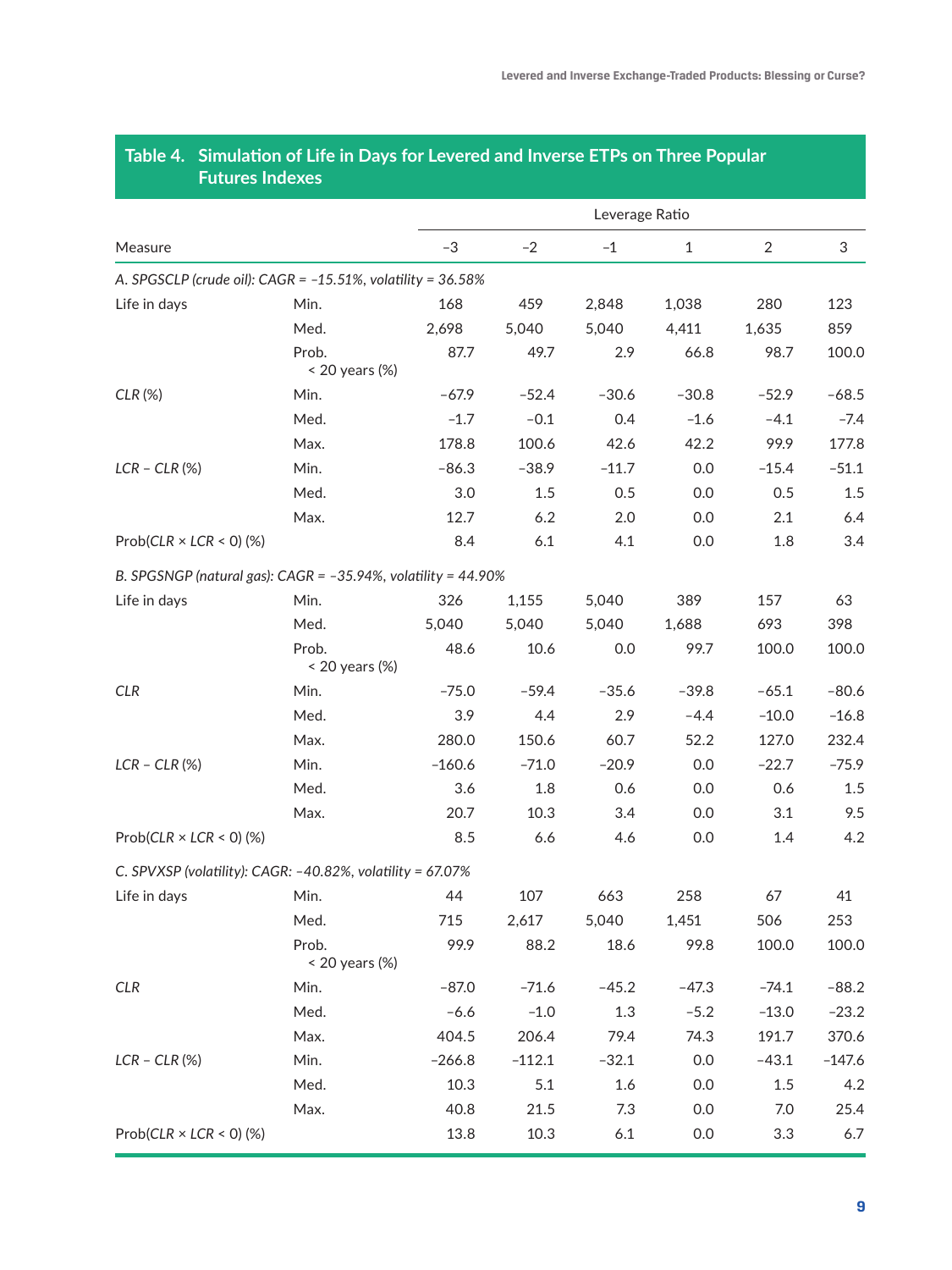Before we examine the results, we repeat that the simulation results were conducted in a perfect world with no fees, costs, or other trading impediments. The finite lives of these products in these simulations were driven solely by the expected return/volatility characteristics of the benchmark and the compounding mechanics.

Turning to the results of Table 3, we focus first on Panel A, which covers SPX, the stock market poster child. The section labeled "Life in days" reports the minimum and median days of the life of the fund under different leverage assumptions. Note that when *L* = 1, the minimum number of days is 5,040. Recall that the two sides of Equation 1 are equal when *L* = 1. As we look down that column, we see that none of the simulation runs ended before 20 years had elapsed; the probability that the life is less than 20 years is zero. This result makes sense. The stock market has never fully collapsed. Now, consider the levered inverse fund –3x. The median life of the fund is 1,644 trading days, or about  $6\frac{1}{2}$ years, and its life could be as little as 439 days. These SPX results are consistent with the Cheng and Madhavan (2009) prediction that negative-leverage funds on benchmarks with positive expected returns will eventually collapse. Even at the other extreme, high positive leverage, fund collapse is possible. Consider *L* = 3 for Panel A. The median fund life is 5,040, reflecting the fact that most of the simulation runs did not lead to fund collapse within the 20-year period. But 7.6% of the runs had early termination, and one run lasted only 853 days.

The rest of the rows in each panel of Table 3 quantify the range of differences between the compounded levered return, *CLR* (i.e., what is actually earned on the levered fund), and the levered compounded return, *LCR* (i.e., the return the retail investor expects). The "*LCR* – *CLR*" rows show the difference between the levered compounded and the compounded levered returns. The last row in each panel reports the frequency with which *CLR* had a different sign from that of *LCR*, a particularly counterintuitive result. For the SPX results in Panel A of Table 3, as noted previously, the return differential is zero when *L* = 1 (because the two sides of Equation 1 are equal when the fund is not levered). For the *L* = –3 fund, the investor earned as much as 26.5 percentage points less than expected and had returns with opposite signs 4.4% of the time. At *L* = 3, the investor earned as much as 10.1 percentage points less than expected and had returns with opposite signs 1.9% of the time.

The results for the Russell 2000 total-return index, RTY, and the ICE US Treasury 20+ Year Bond Index, IDCOT20T, are shown in, respectively, Panels B and C of Table 3. The results are qualitatively similar to those for SPX. An additional insight brought about by the results, however, is that the range of results varies directly with the volatility of the benchmark. The median life of the various levered funds is longest for IDCOT20T, for which volatility is 14.11%, and shortest for RTY, for which volatility is 24.53%. RTY's volatility is higher than that for SPX because the Russell 2000 is a midcap rather than large-cap benchmark.

The noncarry market simulation results reported in Table 4 are much more extreme than the results in Table 3. Recall that these noncarry markets have negative expected returns because the futures price curves in the natural gas, crude oil, and volatility markets are typically in contango. In Table 4, the leverage and compounding effects behave in some unexpected ways. Whereas Cheng and Madhavan (2009) predicted that the positive-leverage funds will collapse, the simulation results indicate that highly levered long *and* highly levered inverse funds will collapse. The crude oil results, reported in Panel A of Table 4, show that the 3x fund has a median life of 859 days, might have a life as short as 123 days, and is certain to collapse within 20 years. Even at *L* = 1, the chance of collapse is 66.8%. Now, consider the levered inverse funds. The situation is most stable at *L* = –1, with only a 2.9% chance that the fund will fail. This result makes sense because *L* = –1 means the investor is taking an unlevered short position in a benchmark index that has a negative expected return. At *L* = –3, however, the chance of collapse is 87.7%. The median life is less than 11 years, and the life could be as short as 168 days.

The results for natural gas in Panel B of Table 4 and volatility in Panel C are even more dramatic. Both have expected returns lower than and volatility rates higher than crude oil. The 3x SPGSNGP fund, for example, has an expected life of about a year and a minimum of 63 days. The 3x SPVXSP fund has an expected life of 253 days, and the life could be as short as 41 days. The probability of a volatility 3x fund not having a life of 20 years is 100%. With the large negative expected returns of the natural gas and volatility funds, the –3x funds shown in Panels B and C are expected to last modestly longer. For volatility, however, the chances are 99.9% of failure within the 20-year horizon.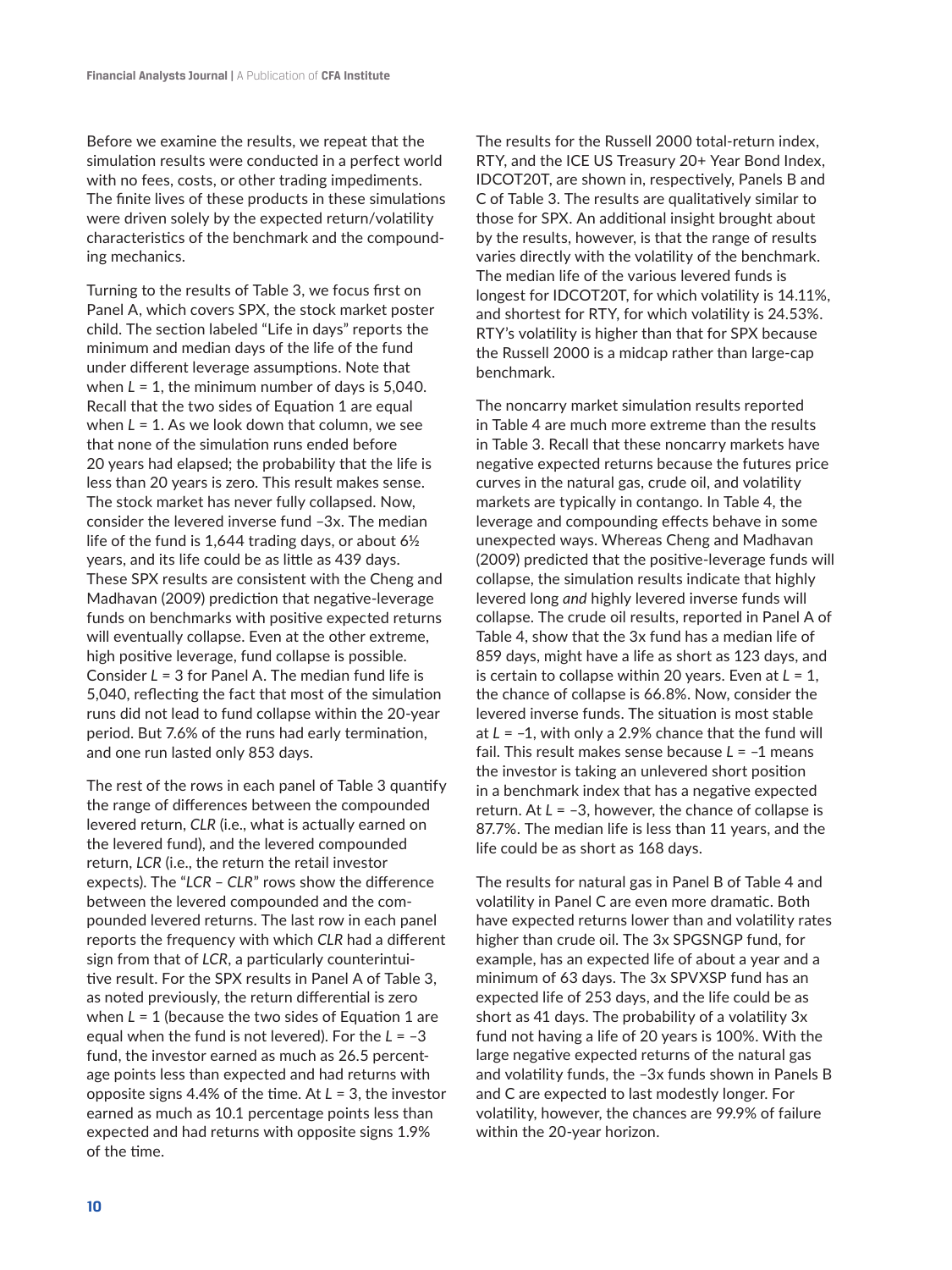In summary, the Monte Carlo simulations indicate that levered and inverse funds on commodities and volatility will have a value below 5% of their initial value within a few years. What should be most disconcerting to investment professionals is that this type of analysis could have been performed before any commodity and volatility products were launched. Monte Carlo simulation is an invaluable investment analysis tool.

In the simulations, we used a 5% stopping criterion to represent the maximum loss an investor is willing to tolerate before liquidating her investment in the fund. As a practical matter, the reason levered and inverse ETP prices never actually reach zero is that issuers engage in periodic reverse splits (ostensibly to avoid liquidation and preserve the management fee revenue stream). A reverse stock split is an action taken by a corporation (or, in this case, an ETP issuer) to inflate the share price. It is done by consolidating the number of shares by a factor such as 2 or 5 in the case of a 1-for-2 or 1-for-5 reverse split. Because the aggregate market value of shares does not change, share prices increase by the same factor. An example occurred on 21 April 2020, when ProShares issued a 1-for-25 reverse stock split for its Ultra Bloomberg Crude Oil (UCO) fund, a 3x crude oil ETF. As a result of a dramatic oil oversupply and a lack of storage capacity, UCO's share price had dropped to \$1.35. The 1-for-25 reverse stock split occurred overnight, and by the next morning, UCO was trading at nearly \$34 a share, momentarily alleviating ProShares' concern about potential fund collapse and liquidation (Dierking 2020).

To provide a flavor of this amusing practice, we collected the reverse split histories of four VIX ETPs— VXX, VIXY, TVIX, and SVXY. We then computed the number of days between adjacent splits, the ETP returns since the last splits, and the implied stopping criteria. The results are reported in **Table 5**. For an interpretation of the results, consider, first, Panel A

| Reverse                            |       |       | Since Last Change |       |                                    | Reverse | Since Last Change |          |       |
|------------------------------------|-------|-------|-------------------|-------|------------------------------------|---------|-------------------|----------|-------|
| Date                               | Ratio | Days  | Return            | Stop  | Date                               | Ratio   | Days              | Return   | Stop  |
| A. VXX (1x): Inception 2009/01/30  |       |       |                   |       | B. VIXY (1x): Inception 2011/01/04 |         |                   |          |       |
| 2010/11/09                         | 1:04  | 648   | $-89.1%$          | 10.9% | 2013/06/10                         | 1:05    | 888               | $-89.1%$ | 10.9% |
| 2012/10/05                         | 1:04  | 696   | $-81.2$           | 18.8  | 2016/07/25                         | 1:05    | 1,141             | $-81.2$  | 18.8  |
| 2013/11/08                         | 1:04  | 399   | $-64.4$           | 35.6  | 2017/07/17                         | 1:04    | 357               | $-64.4$  | 35.6  |
| 2016/08/09                         | 1:04  | 1,005 | $-81.2$           | 18.8  |                                    |         |                   |          |       |
| 2017/08/23                         | 1:04  | 379   | $-67.4$           | 32.6  |                                    |         |                   |          |       |
| Mean                               |       | 625.4 | $-76.7$           | 23.3  | Mean                               |         | 795.3             | $-78.2$  | 21.8  |
| Median                             |       | 648   | $-81.2%$          | 18.8% | Median                             |         | 888               | $-81.2%$ | 18.8% |
| C. TVIX (2x): Inception 2010/11/30 |       |       |                   |       | D. UVXY (2x): Inception 2011/10/04 |         |                   |          |       |
| 2012/12/21                         | 1:10  | 752   | $-99.1%$          | 0.9%  | 2012/03/08                         | 1:06    | 156               | $-85.2%$ | 14.8% |
| 2013/08/30                         | 1:10  | 252   | $-79.7$           | 20.3  | 2012/09/07                         | 1:10    | 183               | $-88.6$  | 11.4  |
| 2015/06/23                         | 1:10  | 662   | $-96.6$           | 3.4   | 2013/06/10                         | 1:10    | 276               | $-82.4$  | 17.6  |
| 2016/08/09                         | 1:25  | 413   | $-87.3$           | 12.7  | 2014/01/24                         | 1:04    | 228               | $-70.2$  | 29.8  |
| 2017/03/16                         | 1:10  | 219   | $-83.7$           | 16.3  | 2015/05/20                         | 1:05    | 481               | $-88.7$  | 11.3  |
| 2018/06/08                         | 1:10  | 449   | $-88.3$           | 11.7  | 2016/07/25                         | 1:05    | 432               | $-85.4$  | 14.6  |
| 2019/12/02                         | 1:10  | 542   | $-83.8$           | 16.2  | 2017/01/12                         | 1:05    | 171               | $-79.8$  | 20.2  |
|                                    |       |       |                   |       | 2017/07/17                         | 1:04    | 186               | $-73.4$  | 26.6  |
| Mean                               |       | 469.9 | $-88.4$           | 11.6  | Mean                               |         | 264.1             | $-81.7$  | 18.3  |
| Median                             |       | 449   | $-87.3%$          | 12.7% | Median                             |         | 207               | $-83.8%$ | 16.2% |

#### **Table 5. Reverse Split Histories of 1x and 2x VIX ETPs since Each Fund's Inception**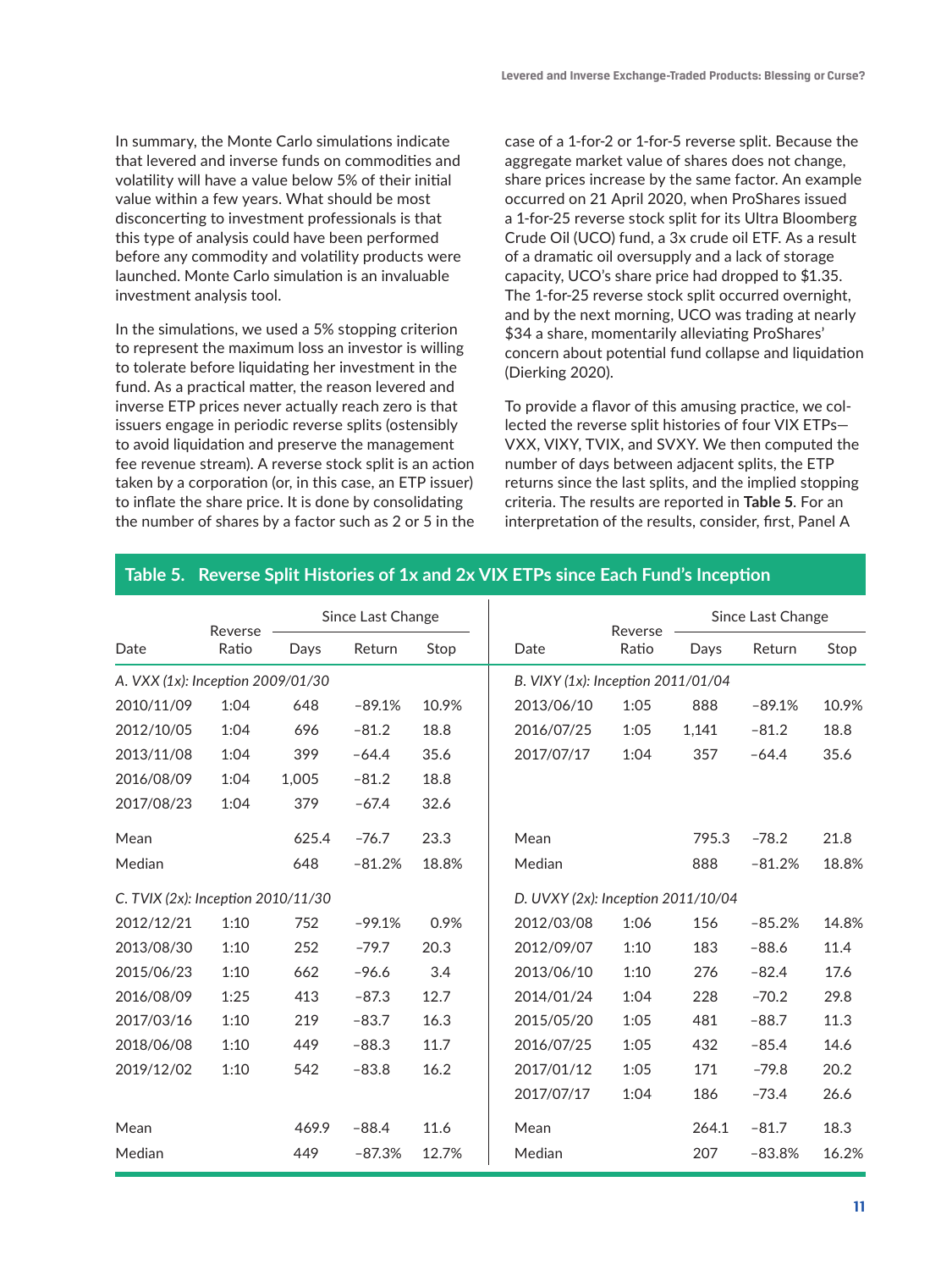for VXX (Barclays iPath Series A S&P 500 VIX Short-Term Futures ETN), a 1x ETN whose first day of trading was 30 January 2009. Just 648 days later, its price had fallen –89.1%, whereupon Barclays performed a 1-for-4 reverse split. In other words, when the share price reached 10.9% of its original amount, it was stopped and recalibrated.<sup>11</sup> After another 696 days, the share price dropped by –81.2% and the issuer performed another 1-for-4 reverse split. The median number of days between reverse splits for VXX is 648.

VIXY (ProShares VIX Short-Term Futures ETF) is the ETF counterpart to VXX. It has a shorter history and a median number of days between reverse splits, as shown in Panel B of Table 5, of 888. TVIX (Credit Suisse's VelocityShares Daily 2x VIX Short-Term ETN), depicted in Panel C, is a 2x ETN on the same benchmark, SPVXSP. Because its leverage ratio is higher than that of VXX, we would expect the frequency of reverse splits to be higher. The results, shown in Panel C, confirm this expectation. TVIX had more splits than VXX, and the splits occurred more frequently. The median number of days between splits is 449. The most interesting comparison is TVIX and UVXY (ProShares Ultra VIX Short-Term Futures ETF), which is depicted in Panel D. It is also a 2x fund and has a median number of days between reverse splits of only 207. The difference is, of course, that the issuers have different risk management policies. Credit Suisse allowed TVIX to fall to a much lower price before engaging in a reverse split than ProShares did with UVXY. A possible reason for this difference is that TVIX had no options listed on it whereas UVXY did. Trading in options is encumbered when share prices get to exceedingly low levels.

# Actual Fund Performance

Consider now the actual performance of ETPs. Aside from the fact that levered and inverse funds are theoretically flawed from a long-term investment/ risk management perspective, they may also have problems with implementation. The question is how well issuers perform at providing the levered benchmark return. To analyze this issue, we performed tracking-error analyses of 35 popular funds. *Tracking error* here is the difference between the daily returns of the ETP and the daily returns of the benchmark:

$$
TE_t = R_{F,t} - LR_{B,t}, \qquad (2)
$$

where  $R_{F,t}$  and  $R_{B,t}$  are the daily returns of, respectively, the fund and its benchmark index and *L* is the leverage ratio. Note that this measurement is not risk adjusted; it does not have to be. Whatever market price risk factors affect the ETP returns also affect the benchmark returns. The mean of the tracking error is called the "tracking difference." The standard deviation of the tracking error shows the effectiveness of the issuer at replication. The *t-*ratio for the null hypothesis is that the tracking difference is zero; it was computed by dividing the tracking difference by its standard error (i.e., the standard deviation divided by  $\sqrt{T}$ ). The meaning of this ratio, however, extends beyond statistical significance. It is a riskadjusted tracking difference (RATD). For example, if two funds have the same tracking difference, the fund with the highest ratio is preferable. Because of its simple, intuitive appeal, we dub it the "RATD ratio." With competing funds benchmarked to the same index, the fund with the highest RATD ratio over the evaluation period, even if it is negative, has provided the best performance. The practical reasons why RATD ratios vary fall into two broad categories—(1) differences between the market price of the ETP and its net asset value (NAV) and (2) differences between the NAV and the level of the underlying benchmark.

**Market Price vs. NAV per Share.** Differences between market price and NAV per share are driven largely by the authorized participant (AP) and his or her interactions with the ETP issuer. Working together, the AP and the issuer ensure that the market value of the ETP's shares outstanding equals the sum of the market values of the securities/derivatives that compose the benchmark index (i.e., the aggregate NAV of the fund).

The essential elements of this arbitrage are best illustrated by narrowing the focus for the moment. Assume the fund is created with the use of a collateralized futures position. Recall that the second-generation funds were unit leverage (1x and *–*1x) funds on commodities or volatility. Hence, they were created on the basis of a fully collateralized futures position. The NAV of the example fund equals the size of its cash (T-bills). The fund also buys a 1x or sells a –1x notional amount of futures. ProShares' VIXY is an example of such a 1x product. Suppose that on a given day, excess buying pressure is occurring on VIXY in the secondary market. On the other side of the customer trades is the AP. As he sells the shares of VIXY, he hedges by buying the nearby and second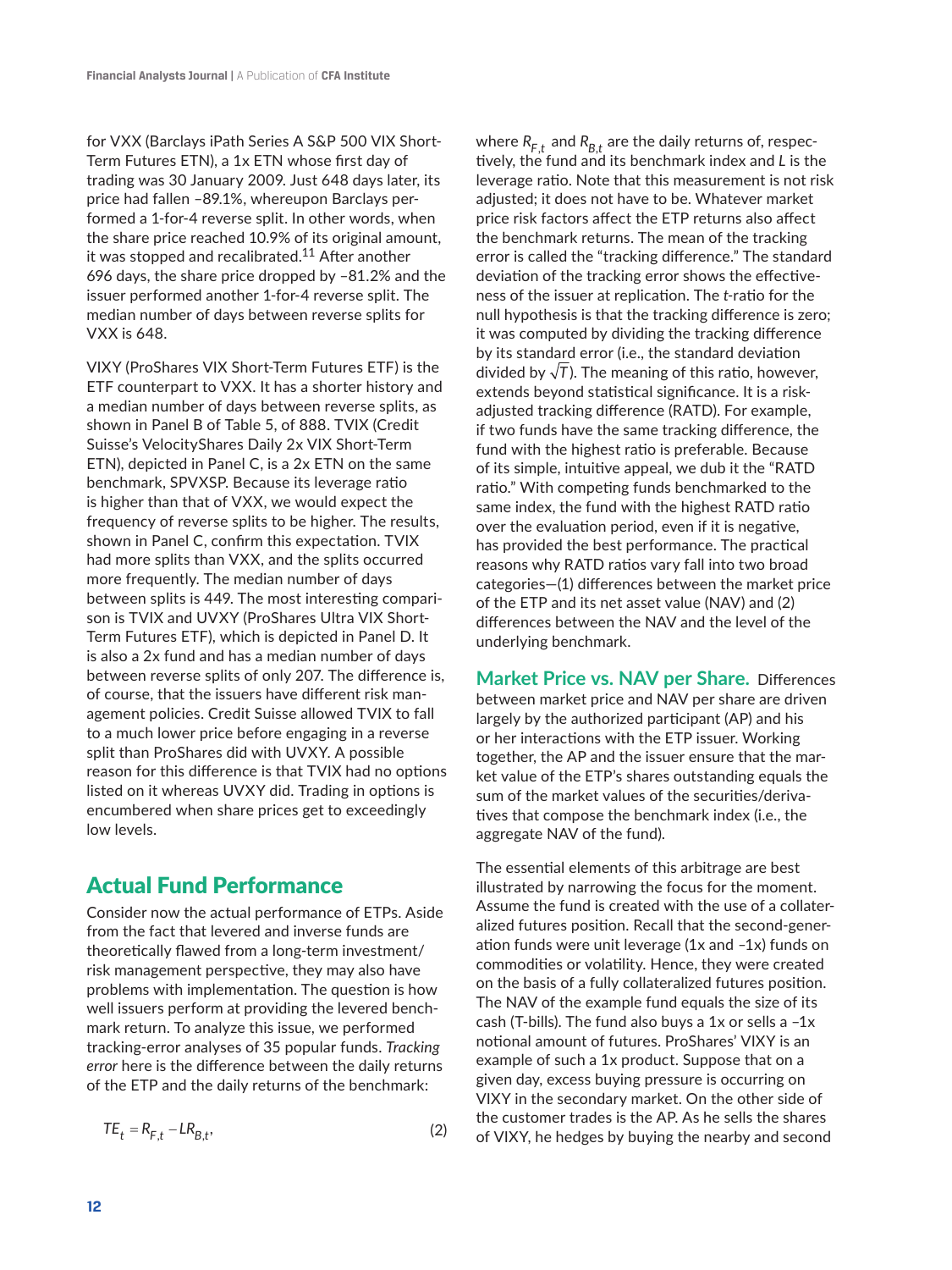nearby VIX futures in the weights prescribed by the fund's benchmark, the S&P 500 VIX Short-Term Futures Index (SPVXSP).<sup>12</sup> Just before the close of trading, the AP tallies up the notional amount of his futures positions and notifies ProShares of his intention to do a *creation*. The AP delivers the notional amount in cash, receives shares (or units) of VIXY, and liquidates the VIX futures position. This "in-kind" transaction ensures that the market price of the ETF is exactly equal to the benchmark's indicative value.

A *redemption* works exactly in reverse. If VIXY is experiencing excessive selling pressure on a given day, the AP delivers shares of VIXY and receives cash, which he then uses to cover his long positions. As a practical matter, the issuer creates or redeems in blocks of shares. For VIXY, a block or creation unit is 50,000 shares.

The difference between the market price and the NAV is the *premium/discount* on the fund. For such products as VIXY, the premium/discount is small.<sup>13</sup> The VIX futures market is deep and liquid, resulting in low trading costs. The less deep and liquid the underlying futures market, however, the greater the premium/discount. To the extent that the level of the premium/discount persists over time, it will be reflected in the tracking difference (TD). Also, APs pay a fee for each creation/redemption. The effects of such fees are usually small. In the case of VIXY, for example, the maximum fixed fee is \$250 per *creation unit*. 14

The third-generation funds were the  $L \neq 1$  products. They remain collateralized futures positions, but they are either undercollateralized or overcollateralized. Again, the NAV of the fund equals the amount of cash (T-bills) it holds. In this case, however, the fund also buys or sells a notional amount of futures equal to *L* times the NAV. ProShares has two such VIX ETFs: The UVXY fund is a 2x ETF based on the SPVXSP, and the SVXY fund is -1x.<sup>15</sup>

A final caveat regarding the market price/NAV relationship is in order. If anything impedes the creation/ redemption arbitrage, the ETP is, in effect, transformed from an open-end to a closed-end mutual fund, and the premiums/discounts can be substantial. On 21 February 2012, for example, Credit Suisse announced that it was suspending creations and redemptions of its popular 2x TVIX ETN. Excess demand to buy TVIX drove the share price up over the ensuing days to a premium of nearly 90% more than NAV per share on 21 March 2012. When the

creation/redemption process resumed on 22 March, the share price dropped 30%, followed by another 30% drop on 23 March.

#### **Net Asset Value vs. the Benchmark.**

Differences between the fund's NAV and the underlying benchmark's value come in a variety of forms. The only explicit cost is the *total expense ratio*. It is expressed as a simple annual rate and covers the fund's operating costs and management fee. The amount of cash taken from the assets of the fund each day is usually computed as

$$
Cash = ER \times \left(\frac{n}{365}\right) \times NAV_{t-1},
$$
\n(3)

where *ER* is the expense ratio, *n* is the number of calendar days between business days *t* −1 and *t,* and *NAV*<sub>t−1</sub> is the net value of the fund at the close on business day *t* −1*.* For the ETPs considered in our sample, the expense ratio ranged from 0.89% to 1.65%. On average, the ratio amounts to a half of 1 bp per day.

The remaining costs are implicit. *Indivisibility costs* arise from the fact that futures contracts have a standardized size and fractional contracts cannot be traded. The easiest way to see this situation in practice is by examining ETF holdings. In **Table 6**, we show the holdings of VIXY, UVXY, and SVXY on 13 March 2020.<sup>16</sup> The highlighted fields are directly from the funds' files, which are available to investors each day. The other entries are from various sources (as provided in Table 6) and were used to verify ProShares' computations.

Table 6 is informative in a number of ways. Panel A contains the holdings of the 1x VIXY. As of the close on 13 March 2020, the fund held 663 18 March 2020 VIX futures with an exposure value of \$35,420,775. Because VIX futures have a contract denomination of 1,000, the *implied* price of the 18 March 2020 futures contract is \$35,420,775/663,000, or \$53.425. From the Cboe website, we found that the *actual* settlement price was \$53.425. The implied and actual values match exactly. We performed the same analysis for the 15 April 2020 VIX futures and produced the same result. Beneath the futures contracts in Panel A is a row labeled "Net other assets/Cash." Presumably, this label refers to cash or T-bills, and the amount should equal the NAV of the fund. We confirmed this equality by downloading a second data set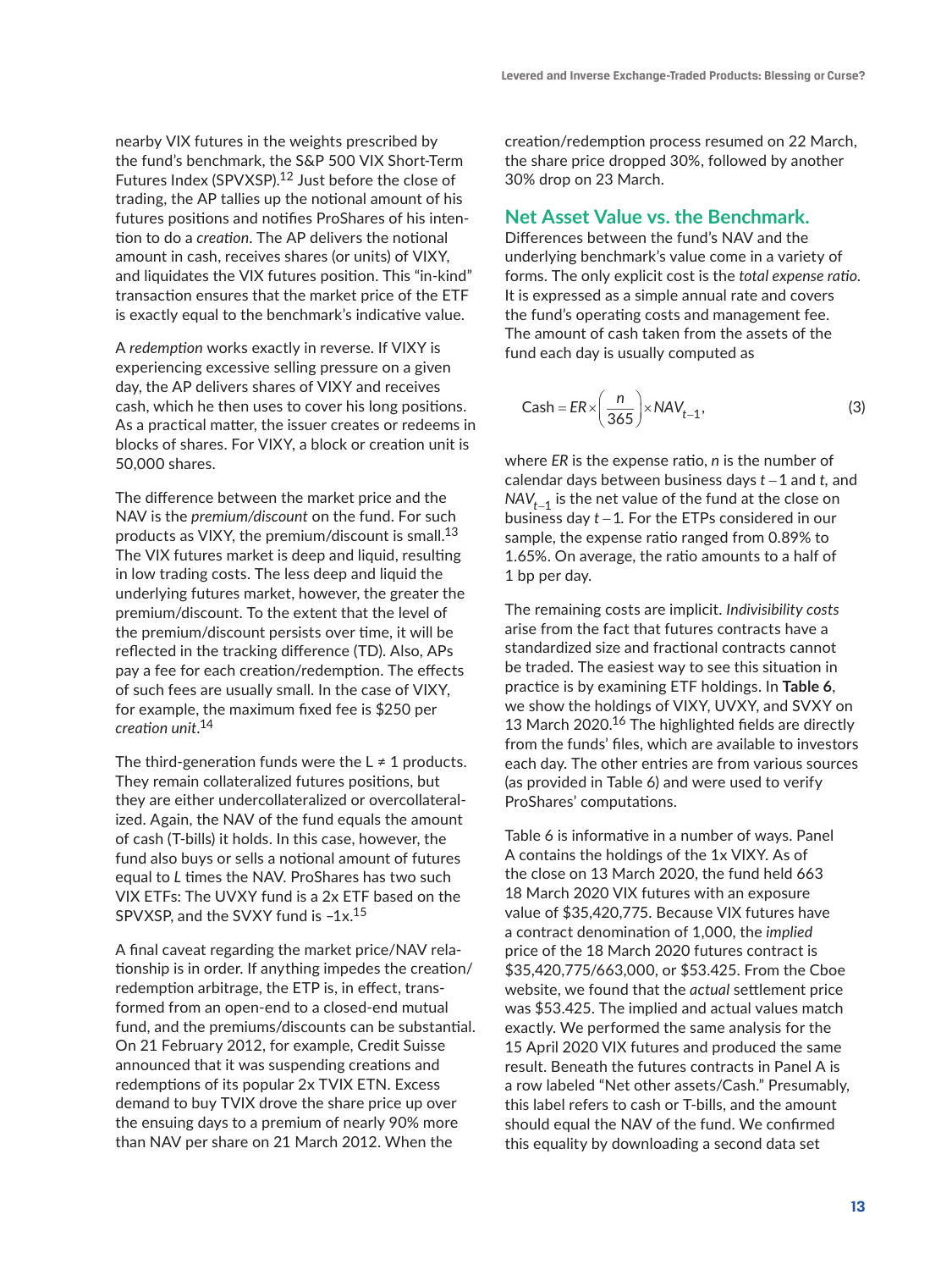## **Table 6. Holdings and NAVs of ProShares VIX ETFs at the Close on 13 March 2020**

| <b>Futures</b>         | Settlement Price     | SPVXSP Weight | Source    |  |
|------------------------|----------------------|---------------|-----------|--|
| VIX futures 2020/03/18 | 53.425               | 10.000%       | Cboe      |  |
| VIX futures 2020/04/15 | 43.900               | 90.000%       | Cboe      |  |
| <b>ETN</b>             | <b>Closing Price</b> |               | Source    |  |
| <b>VXX</b>             | 43.200               |               | Bloomberg |  |

#### *A. VIXY: ProShares VIX Short-Term Futures ETF (1x)*

| <b>Holdings</b>        | Shares/Contracts | Exposure<br>Value | Market<br>Value | Implied<br>Price | Index<br>Weights |
|------------------------|------------------|-------------------|-----------------|------------------|------------------|
| VIX futures 2020/03/18 | 663              | 35,420,775        |                 | 53.425           | 10.009%          |
| VIX futures 2020/04/15 | 5.961            | 261,687,900       |                 | 43.900           | 89.991%          |
| Net other assets/Cash  | 297,283,619      |                   | 297,283,619     |                  |                  |
| Total exposure value   |                  | 297.108.675       |                 |                  |                  |
| Cash/NAV/Difference    |                  | 297.283.619       | 297.279.064     | 4.555            |                  |
| Leverage ratio         |                  | 0.999412          |                 |                  |                  |

#### *B. UVXY: ProShares Ultra VIX Short-Term Futures ETF (1.5x)*

| <b>Holdings</b>        | Shares/Contracts | Exposure<br>Value | Market<br>Value | Implied<br>Price | Index<br>Weights |
|------------------------|------------------|-------------------|-----------------|------------------|------------------|
| VIX futures 2020/03/18 | 2.318            | 123,839,150       |                 | 53.425           | 10.018%          |
| VIX futures 2020/04/15 | 20,820           | 913.998.000       |                 | 43.900           | 89.982%          |
| $VXX^*$                | 1,542,184        | 67,014,447        |                 | 43.454           |                  |
| Net other assets/Cash  | 736,727,443      |                   | 736,727,443     |                  |                  |
| Total exposure value   |                  | 1,104,851,597     |                 |                  |                  |
| Cash/NAV/Difference    |                  | 736,727,443       | 736,734,249     | $-6,805$         |                  |
| Leverage ratio         |                  | 1.499675          |                 |                  |                  |

#### *C. SVXY: ProShares Short VIX Short-Term Futures ETF (–0.5x)*

| <b>Holdings</b>        | Shares/Contracts | Exposure<br>Value | Market<br>Value | Implied<br>Price | Index<br>Weights |
|------------------------|------------------|-------------------|-----------------|------------------|------------------|
| VIX futures 2020/03/18 | $-609$           | $-32,535,825$     |                 | 53.425           | 9.935%           |
| VIX futures 2020/04/15 | $-5.521$         | $-242,371,900$    |                 | 43.900           | 90.065%          |
| Net other assets/Cash  | 549,485,607      |                   | 549,485,607     |                  |                  |
| Total exposure value   |                  | -274.907.725      |                 |                  |                  |
| Cash/NAV/Difference    |                  | 549,485,607       | 549,508,907     | $-23,300$        |                  |
| Leverage ratio         |                  | $-0.500300$       |                 |                  |                  |

*Notes***:** Shaded values in panels are directly from 13 March 2020 ProShares' daily holdings file. All other panel values are computations based on ProShares' data. VXX\* is Barclays' iPath Series B S&P 500 VIX Short-Term Futures Swap – GS.

*Source***:** ETF holdings at [www.proshares.com/resources/data\\_downloads.html](http://www.proshares.com/resources/data_downloads.html).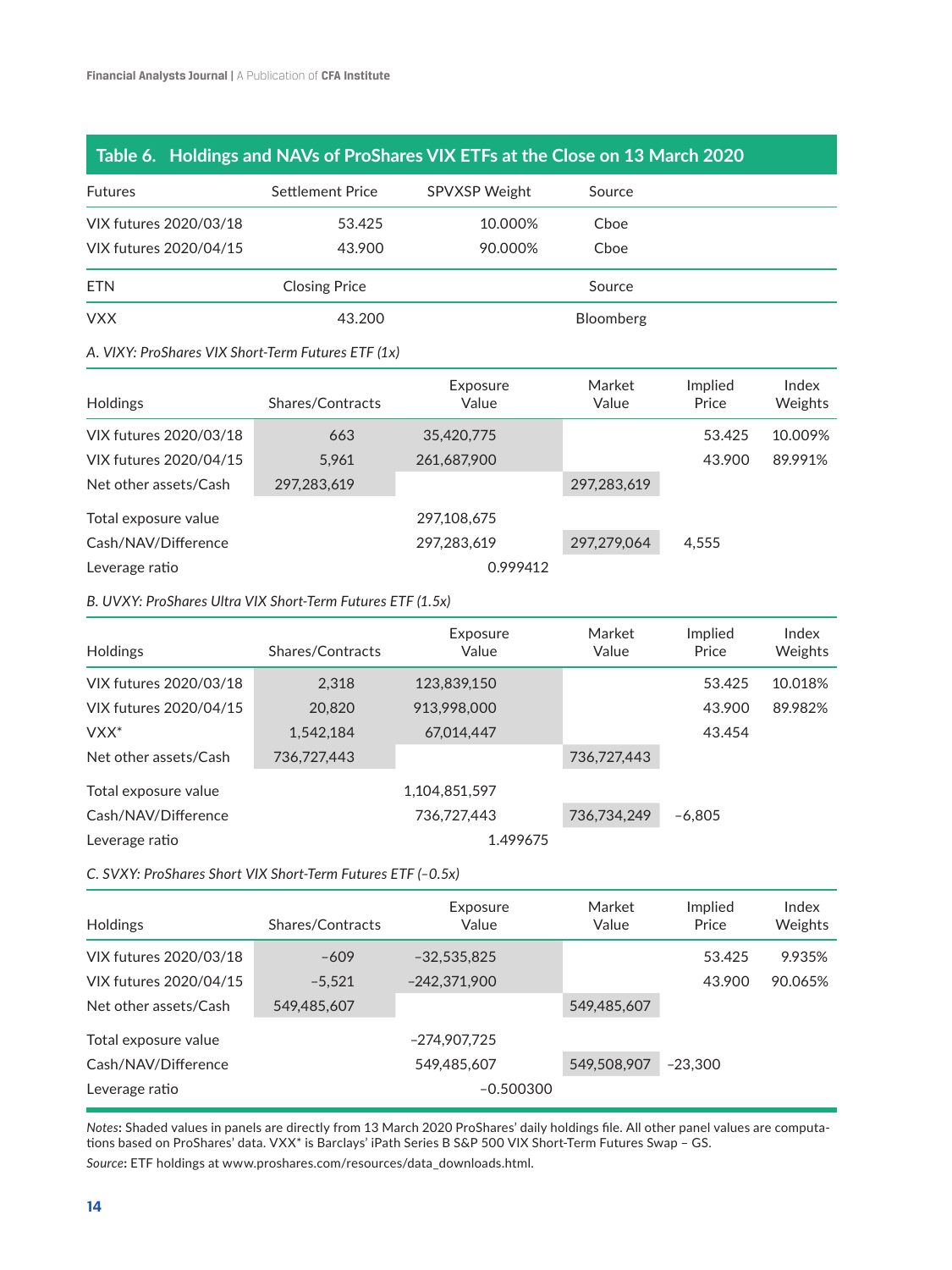from the ProShares website. It contains the entire daily NAV histories for all ProShares ETFs.<sup>17</sup> The 13 March 2020 NAV for VIXY from the NAV file was \$297,279,064, as indicated in a shaded cell in Table 6. The reported cash amount from the holding file was \$297,283,619. The small difference is probably the result of rounding or interest income considerations.

At the top of Table 6 are the weights applied to the nearby and second nearby VIX futures settlement prices on 13 March 2020 when we computed the SPVXSP settlement level. The weights are 10% on the 18 March 2020 contract and 90% on the 15 April 2020 contract. The ProShares positions reflect these weights as best they can. Because fractional numbers of contracts cannot be bought or sold, the actual leverage ratio will generally not be equal to the promised leverage ratio. For VIXY, in Panel A, the actual leverage ratio is 0.999412x, not the promised 1x. As a result, NAV returns will not, other considerations being held constant, exactly match the SPVXSP returns. Although the effect of this discrepancy should be randomly distributed around zero and not affect the level of TD, it causes the standard deviation of the tracking error to increase and the RATD ratio to fall.

The two remaining panels of Table 6 reveal similar contract indivisibility effects. The ProShares replication holdings, in theory, should reflect the benchmark index weights. In the case of SVXY, in Panel C, the actual leverage ratio, –0.500300, is only slightly less than promised. The same is true for UVXY in Panel B. The replication holdings include a swap position. Judging by the note, "iPath Series B S&P 500 VIX Short-Term Futures Swap – GS," the swap has Goldman Sachs as a counterparty and VXX as a reference asset. Although ProShares is on the receive side of the VXX return, what they pay is not clear. The closing price of VXX on 13 March 2020 was \$43.20, according to Bloomberg. The implied price from the information in the holdings file is \$67,014,447/1,542,184, or \$43.454. The cause of the discrepancy is not clear, but the 13 March 2020 date lies in a period of unusually high volatility because of the Covid-19 virus. Similar analyses of earlier dates showed little difference between the implied and actual VXX prices. Such differences contribute to the *basis risk* between NAV and the benchmark.

*End-of-day rebalancing costs* may contribute to the basis risk in at least two ways. First, a levered and inverse fund must rebalance its derivatives position at the end of day in order to deliver its promised levered return on the following day. For security indexes, the rebalancing is accomplished by using total-return swaps, as pointed out by Cheng and Madhavan (2009). Because these trades are OTC trades, basis risk can be minimized since the timing of the swap trade is unencumbered by exchange hours and can be negotiated when settlement prices are known. But for futures-based indexes, the primary hedge instruments are exchange-traded futures contracts. The incremental number of futures contracts required at the end-of-day settlement price is

$$
n_{F,t} - n_{F,t-1} = \left(\frac{NAV_{t-1}}{F_t}\right) (L^2 - L) R_{F,t},
$$
\n(4)

where  $n_{F, t}$  is the number of futures held at the close of day *t*, NAV<sub>t−1</sub> is the net asset value of assets under management on day *t* − 1,  $\textsf{F}_{\textsf{t}}$  is the futures price at the close on day *t*, and  $R_{F,t}$  is the benchmark return on day *t*. 18 These futures demands are directly proportional to the term *L*<sup>2</sup> − *L*. For both 3x and −2x funds, for example,  $L^2 - L = 6$ . More importantly, the incremental hedging demand is in the same direction as the return of the futures index benchmark for the day, which is not fully resolved until end-of-day settlement. Because the transactions must be executed before the trading period ends, the trade prices, by definition, will have to be different from settlement prices unless they are the same by chance; hence, basis risk will be incurred.

*Front running* is the second concern with these types of trades. Levered and inverse ETPs must execute their replication trades as close as possible to settlement to minimize basis risk. The end-of-day futures demand expressed by Equation 4, however, although not fully resolved before the close, is almost fully known by the market well before the close. This gap leaves open the possibility that certain traders, knowing that the rebalancing demand at the close will be large and positive (negative), will step in ahead of issuers, buy (sell) futures, and then unwind at the close. Although this type of activity exacerbates the end-of-day price movement (which should reverse in the next trading interval), it does not necessarily contribute to basis risk or, hence, tracking error.

**Tracking-Error Analysis.** Now that we have identified the sources of tracking error, we turn to analyzing tracking error for 35 of the largest and most active ETPs in our four asset categories stocks, bonds, commodities, and volatility.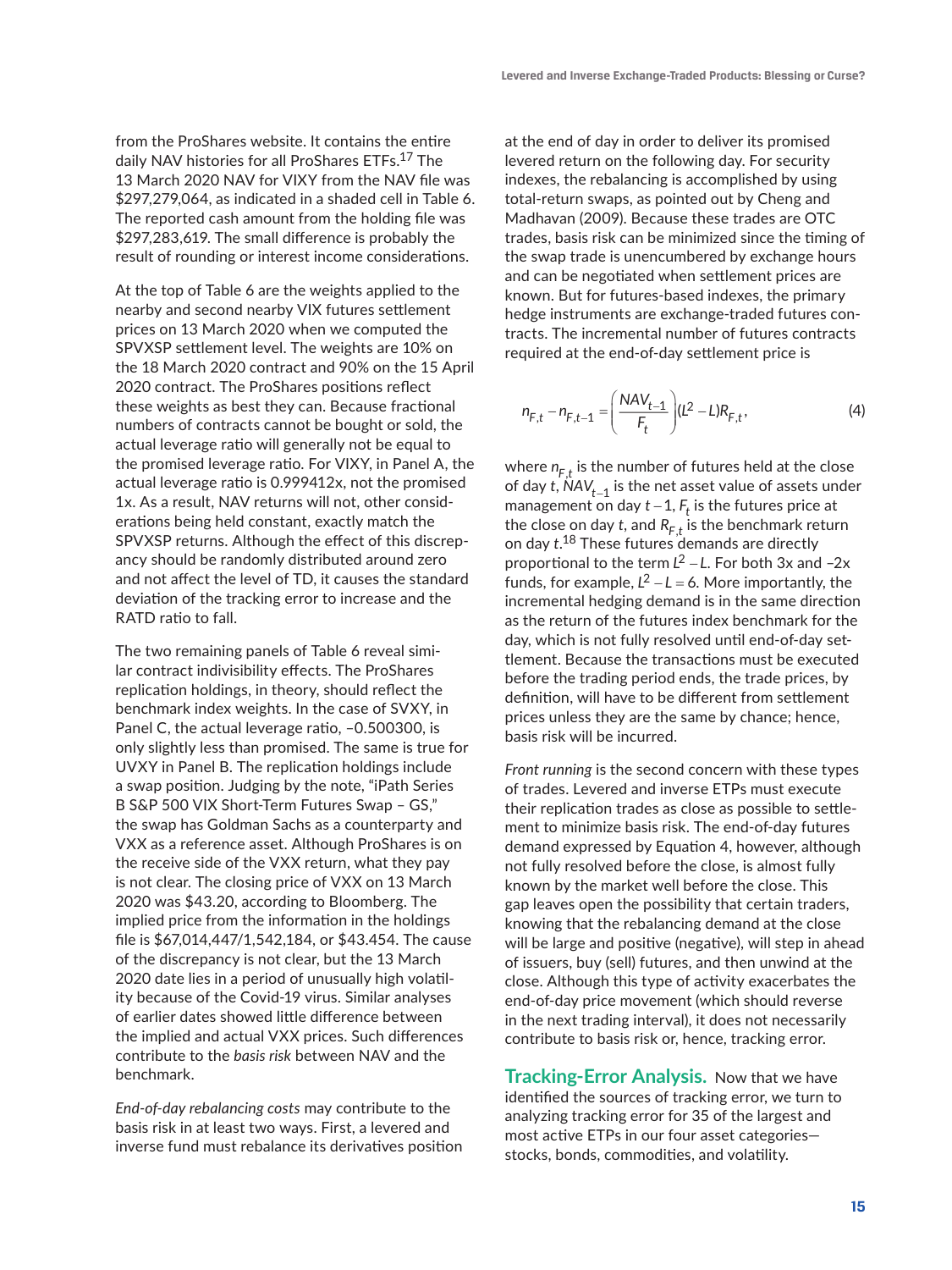We proceed in two steps. First, we examine the tracking error associated with stock and bond ETFs. Recall that these funds are characterized as carry markets because of the active arbitrage between the derivatives markets and the underlying security markets. **Table 7** contains the results. Second, we show the same analyses of the noncarry markets commodities and volatility. The benchmark indexes are affected by the persistent contango in the futures market and have negative expected rates of return. The results are in **Table 8**.

The top panel of Table 7 contains the results for the ETFs benchmarked to the S&P 500 total-return index. Beginning with the –3x products, note Direxion's SPXS and ProShares' SPXU. SPXS has an expense ratio of 1.08%, whereas SPXU has one of 0.91%. The tracking difference is higher for SPXU

than SPXS by about half a basis point, and the standard deviation is higher by 3.3 bps. The RATD ratio for SPXU is higher, meaning that it outperformed SPXS, and its absolute magnitude indicates that the tracking difference is nearly significantly different from zero from a statistical standpoint. Continuing across the rows, we show the results from a regression of the daily ETF return on the daily return of the S&P 500 benchmark. The estimated beta for SPXS, –2.998, is nearly exactly its promised level of –3. The *t*-ratio of 0.70 corresponds to the null hypothesis that the slope equals –3. It is positive, reflecting the fact that –2.998 is greater than –3, and its level does not nearly approach its cutoff at the 5% probability level. In other words, we cannot reject the hypothesis that Direxion delivered on its promise to deliver a  $-3x$  product. The adjusted  $R^2$  from the regression, at 0.998, indicates that the relationship is

## **Table 7. Tracking Errors and Daily Returns of ETPs Benchmarked to Total Returns of Security Indexes**

|                                                                                                                  |                  | <b>Tracking-Error Summary</b>        |                       |                      |          | Return Summary                   |            |                           |  |
|------------------------------------------------------------------------------------------------------------------|------------------|--------------------------------------|-----------------------|----------------------|----------|----------------------------------|------------|---------------------------|--|
| Fund                                                                                                             | Expense<br>Ratio | <b>Tracking</b><br><b>Difference</b> | Standard<br>Deviation | <b>RATD</b><br>Ratio | $\beta$  | $H_0$ : $\beta = L$<br>(t-ratio) | Adj. $R^2$ | Holding-<br>Period Return |  |
| A. S&P 500 (sample period 26 June 2009-13 March 2020; number of obs. = 2,694; benchmark HPR = 267.87%)           |                  |                                      |                       |                      |          |                                  |            |                           |  |
| SPXS, Direxion, -3x ETF                                                                                          | 1.08%            | 0.002%                               | 0.183%                | 0.564                | $-2.998$ | 0.70                             | 0.998      | $-99.59%$                 |  |
| SPXU, ProShares, -3x ETF                                                                                         | 0.91             | 0.007                                | 0.216                 | 1.615                | $-2.972$ | 6.96                             | 0.997      | $-99.53$                  |  |
| SDS, ProShares, -2x ETF                                                                                          | 0.89             | 0.004                                | 0.109                 | 2.070                | $-1.989$ | 5.31                             | 0.999      | $-96.33$                  |  |
| SH, ProShares, -1x ETF                                                                                           | 0.89             | 0.002                                | 0.064                 | 1.265                | $-0.997$ | 2.69                             | 0.998      | $-78.44$                  |  |
| SSO, ProShares, 2x ETF                                                                                           | 0.90             | $-0.008$                             | 0.116                 | $-3.710$             | 1.983    | $-7.78$                          | 0.998      | 726.41                    |  |
| SPXL, Direxion, 3x ETF                                                                                           | 1.02             | $-0.014$                             | 0.187                 | $-3.916$             | 2.981    | $-5.29$                          | 0.998      | 1,389.01                  |  |
| UPRO, ProShares, 3x ETF                                                                                          | 0.92             | $-0.013$                             | 0.212                 | $-3.242$             | 2.970    | $-7.41$                          | 0.998      | 1,435.59                  |  |
| B. Russell 2000 (sample period 6 November 2008-13 March 2020; number of obs. = 2,856; benchmark HPR = 175.09%)   |                  |                                      |                       |                      |          |                                  |            |                           |  |
| TZA, Direxion, -3x TF                                                                                            | 1.11%            | $-0.009%$                            | 0.367%                | $-1.369$             | $-2.918$ | 18.84                            | 0.994      | $-99.91%$                 |  |
| TWN, ProShares, -2x ETF                                                                                          | 0.95             | $-0.005$                             | 0.268                 | $-0.937$             | $-1.948$ | 16.26                            | 0.992      | $-98.19$                  |  |
| RWM, ProShares, -1x ETF                                                                                          | 0.95             | $-0.002$                             | 0.127                 | $-0.904$             | $-0.976$ | 15.49                            | 0.993      | $-81.72$                  |  |
| UWM, ProShares, 2x ETF                                                                                           | 0.95             | $-0.008$                             | 0.280                 | $-1.614$             | 1.940    | $-17.97$                         | 0.992      | 230.86                    |  |
| TNA, Direxion, 3x ETF                                                                                            | 1.14             | $-0.017$                             | 0.414                 | $-2.154$             | 2.886    | $-24.21$                         | 0.992      | 118.89                    |  |
| C. 20-year T-bond (sample period 22 January 2010-13 March 2020; number of obs. = 2,550; benchmark HPR = 132.29%) |                  |                                      |                       |                      |          |                                  |            |                           |  |
| TMV, Direxion, -3x ETF                                                                                           | 1.04%            | 0.000%                               | 0.889%                | 0.007                | $-2.845$ | 7.77                             | 0.889      | $-97.54%$                 |  |
| TBT, ProShares, -2x ETF                                                                                          | 0.90             | $-0.003$                             | 0.595                 | $-0.208$             | $-1.868$ | 9.94                             | 0.886      | $-90.24$                  |  |
| TBF, ProShares, -1x ETF                                                                                          | 0.92             | $-0.001$                             | 0.297                 | $-0.170$             | $-0.940$ | 9.05                             | 0.887      | $-65.44$                  |  |
| UBT, ProShares, 2x ETF                                                                                           | 0.95             | $-0.010$                             | 0.580                 | $-0.850$             | 1.918    | $-6.27$                          | 0.894      | 242.25                    |  |
| TMF, Direxion, 3x ETF                                                                                            | 1.05             | $-0.014$                             | 0.892                 | $-0.797$             | 2.844    | $-7.82$                          | 0.888      | 382.75                    |  |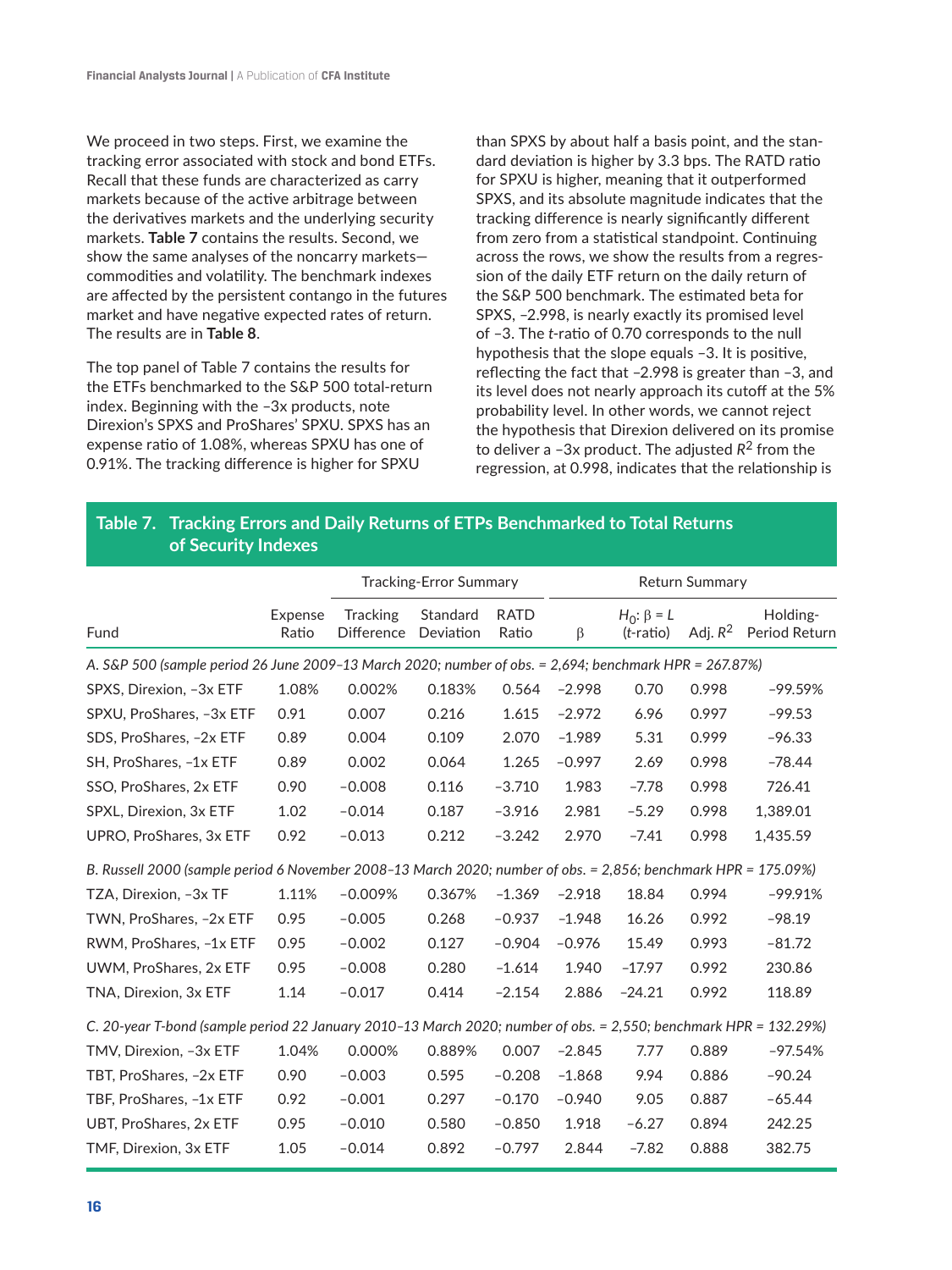|                                                                                                               |                  |                               | <b>Tracking-Error Summary</b> |                      |          | Return Summary                      |       |                                               |  |
|---------------------------------------------------------------------------------------------------------------|------------------|-------------------------------|-------------------------------|----------------------|----------|-------------------------------------|-------|-----------------------------------------------|--|
| Fund                                                                                                          | Expense<br>Ratio | Tracking<br><b>Difference</b> | Standard<br>Deviation         | <b>RATD</b><br>Ratio | $\beta$  | $H_0$ : $\beta = L$<br>$(t$ -ratio) |       | Holding-<br>Adj. R <sup>2</sup> Period Return |  |
| A. Crude oil (sample period 28 March 2017-13 March 2020; number of obs. = 745; benchmark HPR = -36.15%)       |                  |                               |                               |                      |          |                                     |       |                                               |  |
| DWT, Citigroup, -3x ETN                                                                                       | 1.50%            | $-0.026%$                     | 1.674%                        | $-0.431$             | $-2.859$ | 5.19                                | 0.937 | $-60.37%$                                     |  |
| OILD, ProShares, -3x ETF                                                                                      | 0.49             | $-0.040$                      | 1.676                         | $-0.649$             | $-2.830$ | 6.28                                | 0.936 | $-63.26$                                      |  |
| SCO, ProShares, -2x ETF                                                                                       | 0.95             | $-0.022$                      | 1.110                         | $-0.549$             | $-1.878$ | 6.80                                | 0.937 | $-26.21$                                      |  |
| USO, USCF, 1x ETF                                                                                             | 0.73             | 0.010                         | 0.557                         | 0.485                | 0.944    | $-6.24$                             | 0.936 | $-30.68$                                      |  |
| UCO, ProShares, 2x ETF                                                                                        | 0.95             | 0.009                         | 1.110                         | 0.230                | 1.849    | $-8.60$                             | 0.937 | $-69.29$                                      |  |
| UWT, Citigroup, 3x ETN                                                                                        | 1.50             | $-0.012$                      | 1.767                         | $-0.181$             | 2.732    | $-9.70$                             | 0.929 | $-92.81$                                      |  |
| OILU, ProShares, 3x ETF                                                                                       | 0.49             | $-0.006$                      | 1.759                         | $-0.091$             | 2.719    | $-10.29$                            | 0.930 | $-92.20$                                      |  |
| B. Natural gas (sample period 8 February 2012-13 March 2020; number of obs. = 2,037; benchmark HPR = -83.51%) |                  |                               |                               |                      |          |                                     |       |                                               |  |
| DGAZ, Credit Suisse, -3x ETN                                                                                  | 1.65%            | $-0.043%$                     | 2.190%                        | $-0.878$             | $-2.702$ | 17.01                               | 0.921 | $-95.46%$                                     |  |
| KOLD, ProShares, -2x ETF                                                                                      | 0.95             | 0.008                         | 1.539                         | 0.243                | $-1.727$ | 23.38                               | 0.915 | 15.90                                         |  |
| UNG, USCF, 1x ETF                                                                                             | 1.28             | 0.000                         | 0.732                         | $-0.004$             | 0.918    | $-13.61$                            | 0.920 | $-82.54$                                      |  |
| BOIL, ProShares, 2x ETF                                                                                       | 0.95             | $-0.047$                      | 1.545                         | $-1.358$             | 1.722    | $-23.81$                            | 0.914 | $-99.55$                                      |  |
| UGAZ, Credit Suisse, 3x ETN                                                                                   | 1.65             | $-0.041$                      | 2.157                         | $-0.847$             | 2.692    | $-17.93$                            | 0.924 | $-99.99$                                      |  |
| C. Volatility (sample period 5 October 2011-2 February 2018; no. of obs. = 1,593; benchmark HPR = -99.74%)    |                  |                               |                               |                      |          |                                     |       |                                               |  |
| XIV, Credit Suisse, -1x ETN                                                                                   | 1.65%            | $-0.016%$                     | 1.367%                        | $-0.468$             | $-0.868$ | 17.90                               | 0.897 | 2016.61%                                      |  |
| SVXY, ProShares, -1x ETF                                                                                      | 1.38             | $-0.019$                      | 1.363                         | $-0.541$             | $-0.873$ | 17.15                               | 0.898 | 1906.65                                       |  |
| VXX, Barclays, 1x ETN                                                                                         | 0.89             | $-0.017$                      | 1.311                         | $-0.524$             | 0.871    | $-18.36$                            | 0.906 | $-99.76$                                      |  |
| VIXY, ProShares, 1x ETF                                                                                       | 0.87             | $-0.017$                      | 1.310                         | $-0.524$             | 0.875    | $-17.72$                            | 0.906 | $-99.76$                                      |  |
| TVIX, Credit Suisse, 2x ETN                                                                                   | 1.65             | $-0.092$                      | 3.123                         | $-1.175$             | 1.618    | $-24.25$                            | 0.869 | $-100.00$                                     |  |
| UVXY, ProShares, 2x ETF                                                                                       | 1.65             | $-0.066$                      | 2.643                         | $-1.002$             | 1.737    | $-18.60$                            | 0.905 | $-100.00$                                     |  |

#### **Table 8. Analysis of Tracking Errors and Daily Returns of ETPs Benchmarked to Futures Indexes**

practically perfect. Finally, the last column in Panel A is the holding-period return for the period 26 June 2009 through 13 March 2020. All data series from product launch to the end date were collected from Bloomberg. Because we wanted to compare the various products linked to the same benchmark, the time series begins with the ETP with the latest launch date. Again, the results are consistent with the prediction that if the benchmark return is expected to be positive, funds with negative leverage ratios will fail. An investment of \$100 in SPXS on 26 June 2009 is at the end of the period worth 41 cents.

From a performance perspective, Panel A of Table 7 indicates that the other S&P 500 ETFs performed as well as the –3x funds. The tracking differences are all ±1 bp a day. According to the RATD ratio, ProShares' 3x UPRO performed better than Direxion's 3x SPXL. On the basis of holding-period return, UPRO had a 1,436% return; SPXL's return was 1,389%. Highly positively levered S&P 500 funds can provide extraordinary holding-period returns in a stock market that is slowly rising upward, such as that experienced during the 11-year bull market that ended in March 2020.

The tracking differences provided in Panel B of Table 7 for all the Russell 2000 ETFs are less than zero and are slightly lower than the funds' expense ratios. The standard deviations are all higher than their S&P 500 ETF counterparts. Because the Russell 2000 comprises 2,000 midcap stocks, which have less deep and liquid markets than large-cap stocks, we would expect more tracking error. Noise can also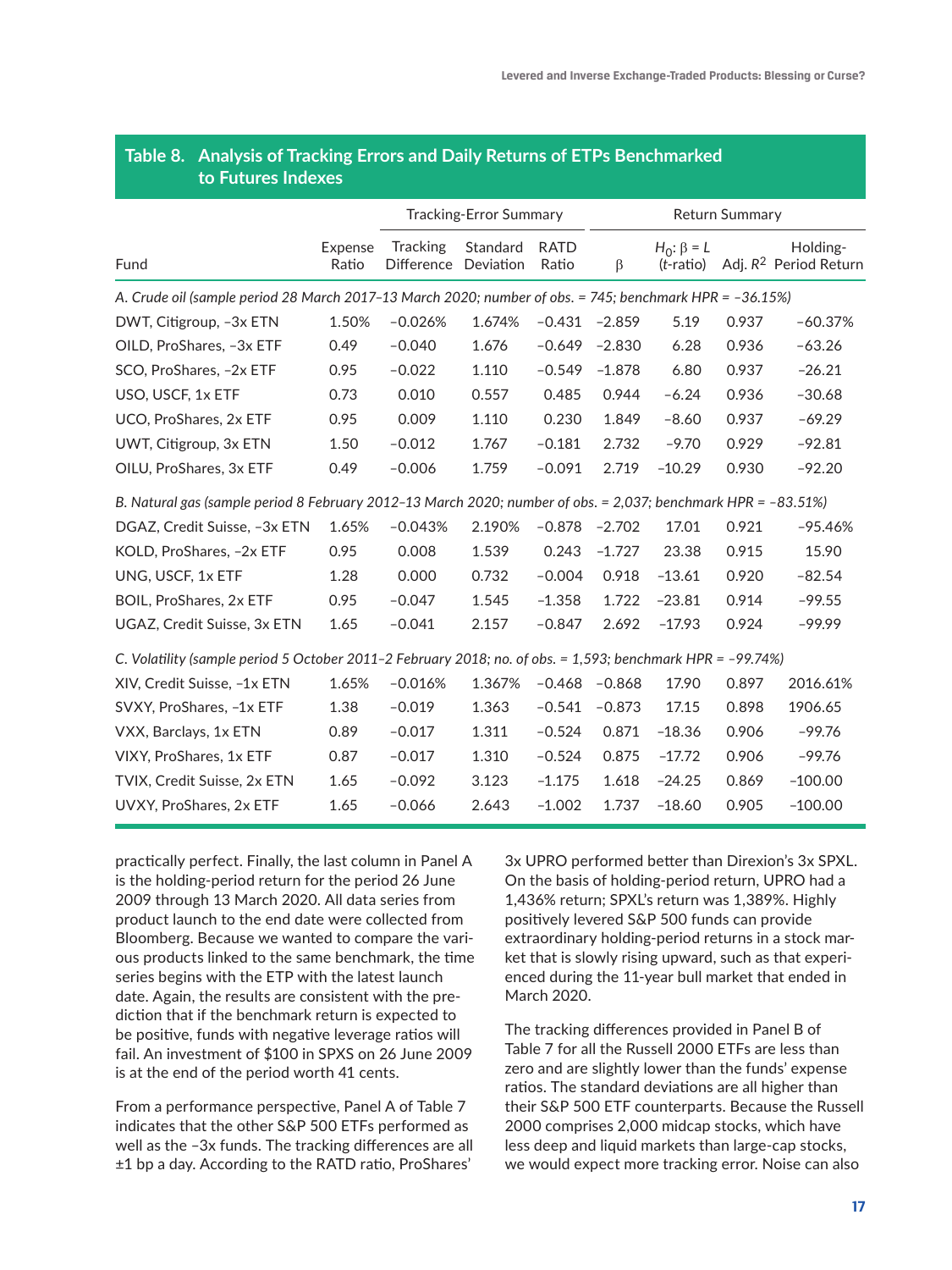be seen in the estimated regression relationship. The betas for the various products are lower in an absolute value sense than they were for the comparably levered S&P 500 products. Downwardly biased slope coefficients are expected when regression variables are noisy.

As shown in Panel C of Table 7, the results for the ETFs written on the 20+ year bond index exhibit yet even more noise. This finding is understandable. Relative to stock markets, bond markets are not deep, have high spreads, and are traded infrequently. The tracking differences indicate that all the funds performed reasonably well in relation to their stated objectives. The standard deviations are much higher than for the other carry benchmarks. The adjusted *R*2 levels from the return regression are uniformly below 0.90.

The commodity and volatility results are reported in Table 8. Focusing on the crude oil results in Panel A first, we see that many of the funds, particularly the highly levered ones, had tracking differences well in excess of their respective expense ratios. OILD has a TD of 4 bps per day. The RATD ratio shows that OILD was the poorest performing of the seven funds considered. The realized betas for all the crude oil funds are less in absolute magnitude than what was promised, both in an economic and a statistical sense. The adjusted  $R^2$  levels are not close to 1.0. Although the specific causes of the drag are not isolated, note that OILD is not close to replicating the performance of the benchmark. The holding-period results in the last column confirm our simulation predictions. In a noncarry market in which the expected benchmark return is negative, both levered short *and* levered long funds will eventually fail. The holdingperiod returns of the 3x UWT and OILU funds are both less than –92%. At the other end of the spectrum are the –3x DWT and OILD funds, both with returns less than –60%.

Our prediction of failure was, sadly, accurate. On 15 March 2020, ProShares announced the liquidation of its OILU and OILD ETFs. And on 19 March 2020, Citibank announced the acceleration of DWT and UWT; they are no longer with us.

The results for natural gas shown in Panel B of Table 8 are qualitatively similar to those for crude oil. Tracking differences are mostly negative and large. The standard deviations of the tracking errors are larger for the 3x natural gas products than they

are for the crude oil products. The highly levered 3x long and –3x funds have dismal holding-period returns, –99.99% and –95.46%, respectively, as does 2x BOIL, at –99.55%. The –2x KOLD fund is the single fund with a positive holding-period return. It is also the single natural gas ETF with a positive RATD ratio.

The final panel in Table 8 contains the results for the volatility, VIX, ETPs. These results are amusing in a perverse sort of way. First, note that the 1x funds, VXX and VIXY, are *unlevered*, lost 2 bps a day, and had holding-period returns of nearly –100%. This behavior was first documented by Whaley (2013) many years ago in a warning about the effects of the contango trap in the VIX futures market. That same VIX futures price behavior has persisted in the ensuing years. As expected, the 2x products, TVIX and UVXY, performed worse than the unlevered products, with tracking errors exceeding 6 bps a day and holding-period returns of –100%. The most startling aspect of Panel C of Table 8 is the returns of the inverse products—XIV at 2,017% and SVXY at 1,906.7%. But note that the sample ends on 2 February 2018, the Friday before XIV collapsed. On Monday, 5 February 2018, the underlying futures index, SPVXSP, spiked by 96.7%. This rise triggered an acceleration event and liquidation. Although SVXY was not liquidated, ProShares changed the leverage ratio from –1x to –0.5x, reducing the levered benchmark volatility by 50%. Currently, the only way to get a 100% short exposure to SPVXSP is to sell the two nearby futures and rebalance the portfolio daily to maintain the constant one-month horizon.

# Conclusion

Levered and inverse funds are controversial for good reason. Unlike typical securities traded on exchanges, their expected long-run values are zero. Is this fact hidden? No. Product issuers say so in their prospectuses. The economics, mechanics, and empirics of these product structures hold the key to understanding the reasons for the litany of recent fund failures. Given the expected return–risk characteristics of the underlying benchmark indexes, fund collapses were predictable from the get-go. We demonstrated this fact by using Monte Carlo simulation and return–risk parameters estimated in a period *before* the spike in volatility that began in March 2020. Compounding mechanics and dynamic rebalancing activity play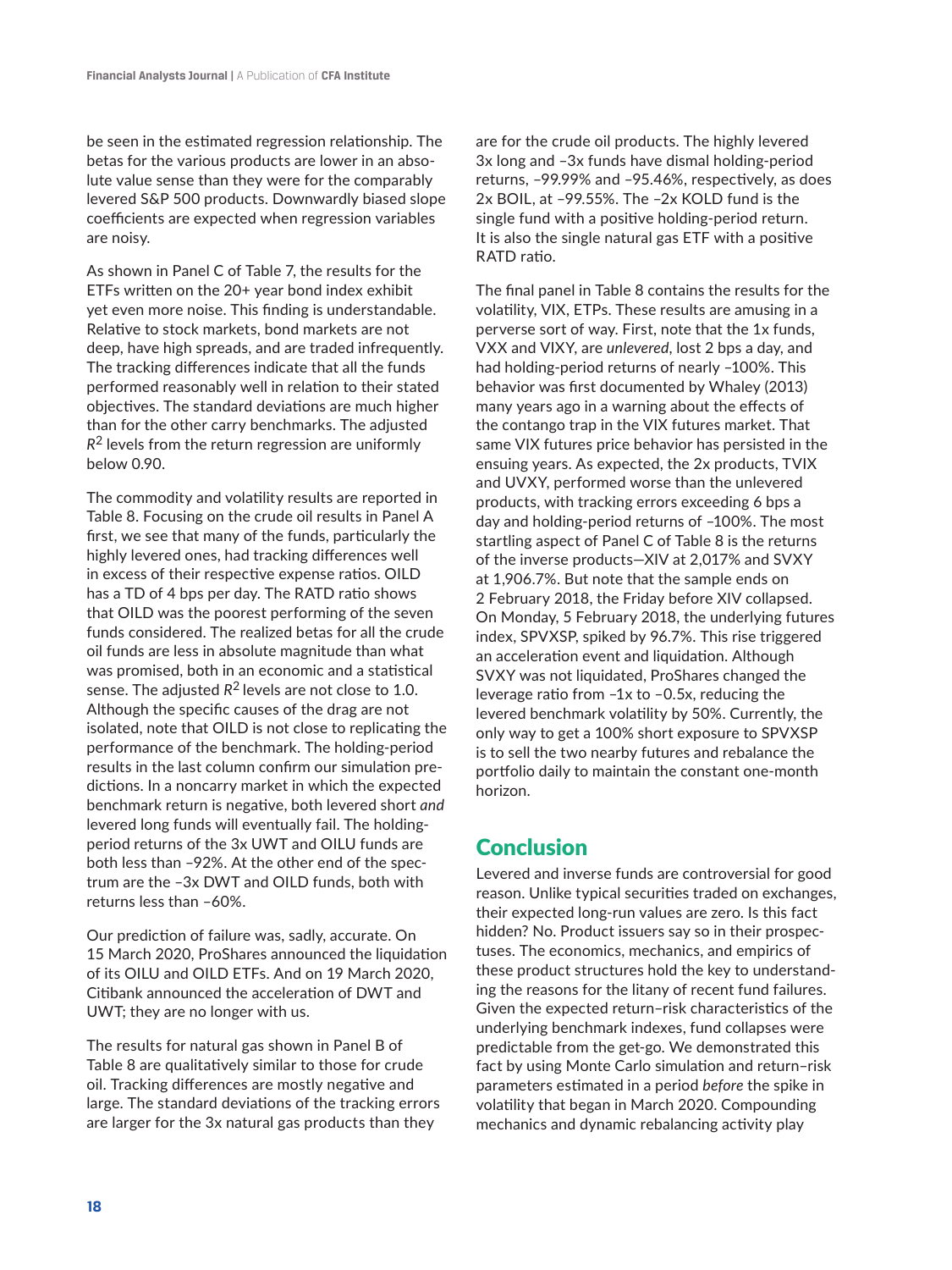roles, to be sure, as does an equally important (but often neglected) aspect of levered and inverse fund instability—negative expected returns for futuresbased benchmark indexes. Most of the levered and inverse product controversies in recent times are for funds benchmarked to futures indexes linked to crude oil, natural gas, or volatility. These indexes have issues in their own right. In the futures markets, equilibrium expected benchmark returns are negative because the demands of long hedgers often exceed those of short hedgers. Speculators step in to absorb the hedging imbalance only when the futures price is high enough to earn a satisfactory risk premium. Levering these futures-based benchmarks

merely exacerbates the performance problem and accelerates a fund's demise. Levered and inverse products are not, and cannot be, effective investment management tools.

#### **Editor's Note**

This article was externally reviewed using our double-blind peer-review process. When the article was accepted for publication, the authors thanked the reviewers in their acknowledgments. David Chambers and Fanesca Young were the reviewers for this article.

Submitted 22 April 2020

Accepted 23 September 2020 by Stephen J. Brown

#### **Notes**

- 1. See SEC Press Release 2019-242, "SEC Proposes to Modernize Regulation of the Use of Derivatives by Registered Funds and Business Development Companies" (25 November 2019).
- 2. Popular brokers, such as Fidelity, E\*TRADE, Vanguard, TD Ameritrade, Charles Schwab, and Merrill, allow customers to open a trading account with no account minimum. In addition, no brokers charge commissions for online equity and ETP trades (see Frankel 2020; Beilfuss and Osipovich 2019).
- 3. The TCRS regulations may be found at [https://treasury.](https://treasury.tn.gov/Portals/0/Documents/Retirement/Policies/TCRS_Investment_Policy_Approved_10-16-2018.pdf) [tn.gov/Portals/0/Documents/Retirement/Policies/TCRS\\_](https://treasury.tn.gov/Portals/0/Documents/Retirement/Policies/TCRS_Investment_Policy_Approved_10-16-2018.pdf) [Investment\\_Policy\\_Approved\\_10-16-2018.pdf.](https://treasury.tn.gov/Portals/0/Documents/Retirement/Policies/TCRS_Investment_Policy_Approved_10-16-2018.pdf)
- 4. The New York CRF regulations may be found at [www.osc.state.ny.us/pension/generalpolicies.pdf.](http://www.osc.state.ny.us/pension/generalpolicies.pdf)
- 5. The eventual collapse of levered products is not hidden by issuers. In its prospectus for VelocityShares Daily 2x VIX Short-Term ETN (TVIX), Credit Suisse explicitly states, "At higher ranges of volatility, there is a significant chance of a complete loss of the value of ETNs even if the performance of the applicable underlying index is flat" (p. 28). At some level, the logic here seems circular. On the one hand, Credit Suisse knows that the attraction of levered funds is their ability to create increased volatility. On the other hand, if the volatility of the benchmark index on which the levered return is based becomes too high, the fund will collapse.
- 6. We describe the fate of these funds later.
- 7. Most of the carry funds are replicated through OTC total return swap agreements. The OTC market maker, in turn, uses the futures market as a key hedging instrument in managing her swap exposure.
- 8. See "S&P GSCI Crude Oil: Methodology" (December 2019) at [www.spglobal.com/spdji/en/documents/](http://www.spglobal.com/spdji/en/documents/methodologies/methodology-sp-gsci.pdf)

[methodologies/methodology-sp-gsci.pdf](http://www.spglobal.com/spdji/en/documents/methodologies/methodology-sp-gsci.pdf); the roll methodology is described at [www.spglobal.com/spdji/en/](http://www.spglobal.com/spdji/en/documents/methodologies/methodology-sp-gsci-crude-oil-annual-roll-supplement.pdf) [documents/methodologies/methodology-sp-gsci-crude](http://www.spglobal.com/spdji/en/documents/methodologies/methodology-sp-gsci-crude-oil-annual-roll-supplement.pdf)[oil-annual-roll-supplement.pdf.](http://www.spglobal.com/spdji/en/documents/methodologies/methodology-sp-gsci-crude-oil-annual-roll-supplement.pdf)

- 9. See "S&P VIX Futures Indices: Methodology" (May 2019) at [www.spglobal.com/spdji/en/documents/methodolo](http://www.spglobal.com/spdji/en/documents/methodologies/methodology-sp-vix-futures-indices.pdf)[gies/methodology-sp-vix-futures-indices.pdf.](http://www.spglobal.com/spdji/en/documents/methodologies/methodology-sp-vix-futures-indices.pdf)
- 10. The 5% stopping criterion is probably unduly conservative. We look at the actual histories of the frequency of reverse splits for VIX ETPs at the end of this section.
- 11. This procedure is in the same spirit as the stopping criteria used in the simulations.
- 12. SPVXSP has a constant one month to expiration. The weights change each day as the futures contracts approach expiration. Nearby contracts are sold and replaced with second nearby contracts. On one day each month, the index will have a single contract (with 30 days to expiration as the futures contracts are rolled).
- 13. ETF.com estimates that 83% of ETPs traded in the United States trade within 1% of their NAVs and 94% trade within 2% (Roy 2017).
- 14. APs may also pay a variable fee of up to 0.10% of the value of the creation unit.
- 15. These ratios were unexpectedly changed to 1.5x and –0.50x on 26 February 2018.
- 16. ProShares reports the holdings of all of its ETFs on a daily basis. Go to [www.proshares.com/resources/data\\_down](http://www.proshares.com/resources/data_downloads.html)[loads.html.](http://www.proshares.com/resources/data_downloads.html)
- 17. [www.proshares.com/resources/data\\_downloads.html.](http://www.proshares.com/resources/data_downloads.html)
- 18. This equation first appeared in O'Neill and Whaley (2020).